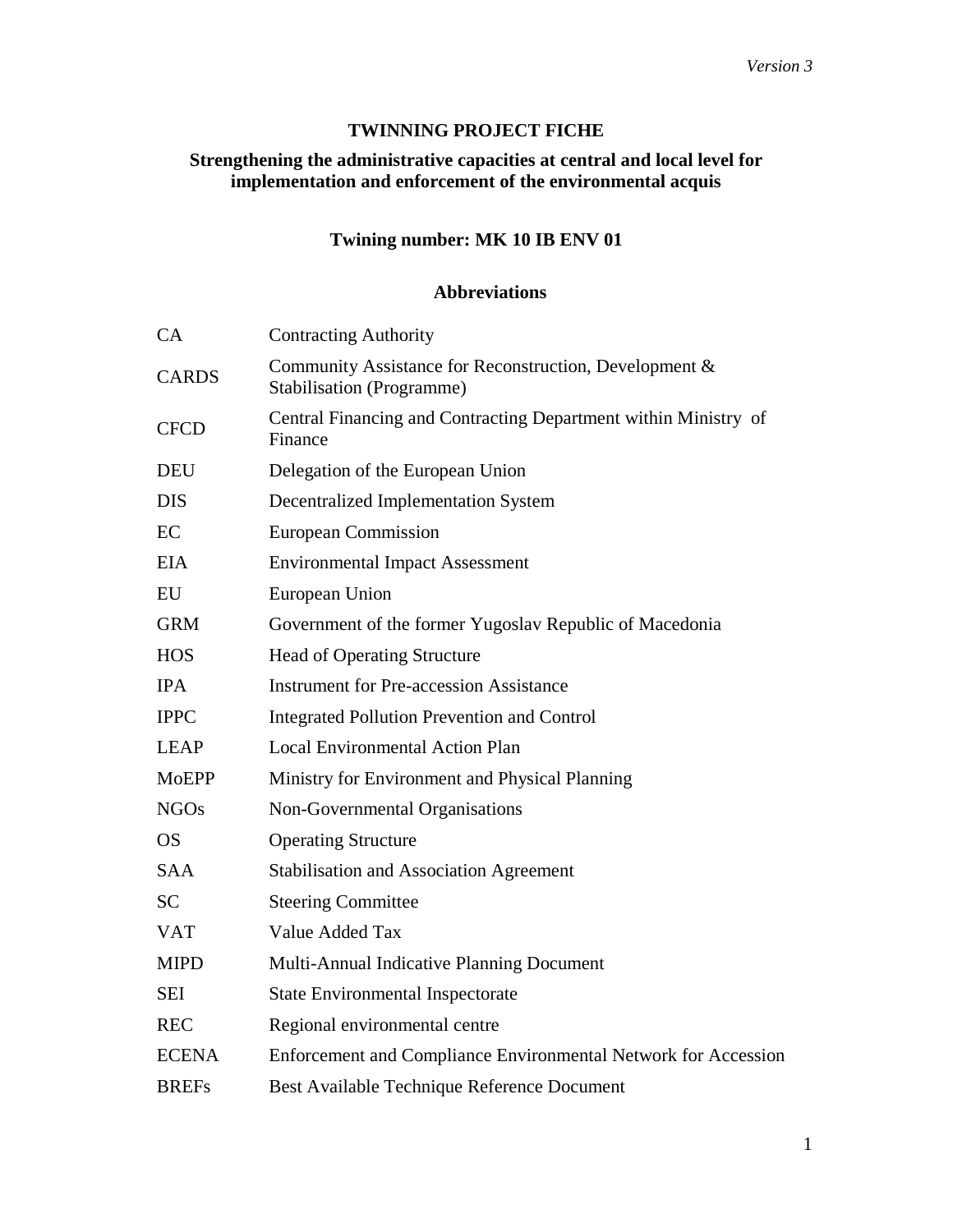#### **1. Basic information**

#### **1.1 Publication reference:** EuropeAid/ 135-458/IH/OPR/MK

**1.2 Programme:** Instrument for Pre-accession Assistance (IPA) – National Programme for 2010 under IPA Transition Assistance and Institution Building Component (TAIB)

## **1.3 Twining number:** MK 10 IB ENV 01

**1.4 Title:** Strengthening the administrative capacities at central and local level for implementation and enforcement of the environmental acquis

#### **1.5 Sector:** Environment

**1.6 Beneficiary country:** Beneficiary country<sup>1</sup>

# **2. Objectives**

 $\overline{a}$ 

## **2.1 Overall Objective (s):**

The overall objective of the project is to contribute to the improving of the environmental protection in the country at both central and local level.

## **2.2 Project purpose**

The project purpose is to further enhance capacities of the environmental inspection bodies for enforcement of environmental legislation.

## **2.3 Contribution to National Development Plan/Cooperation agreement/Association Agreement/Action Plan**

The **Accession Partnership**, in its Chapter 27 stipulates its short-term goals:

- Continue legislative alignment with the *acquis*, in particular in the fields of air quality, waste management and water quality, and improve significantly implementation of legislation and environmental monitoring;
- Strengthen the Environmental Inspectorate and other enforcement bodies, establish a credible enforcement record and ensure that fines and other sanctions are effectively applied and have a dissuasive effect;
- Strengthen administrative capacity at national and local levels and improve coordination between administrative bodies in charge of environment-related issues.

The **National Programme for Adoption of the Acquis** - **2009,** in its Part 3 Ability to Assume the Obligations for Membership, Chapter 27 Environment (3.27), sets as one of

<sup>1</sup> As per Financing Agreement concerning the National Programme Transition Assistance and Institution Building – TAIB 2010 from the Instrument for Pre-Accession Assistance under the Transition Assistance and Institution Building Component –entered into force on 1st December 2011.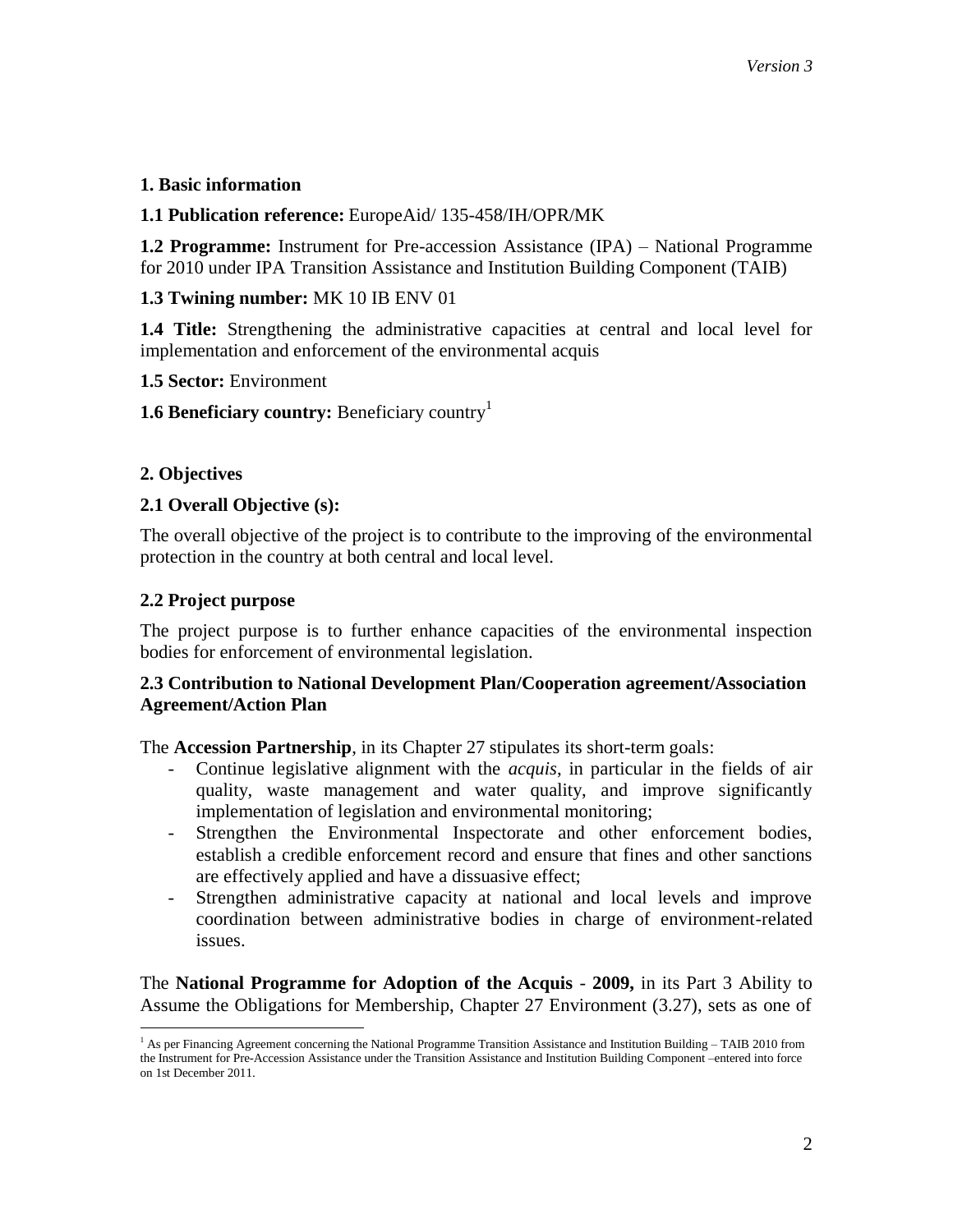the short-term priorities the strengthening of the capacities of the State Environmental Inspectorate, through new employments, supply of equipment as well as continuous training of the current and new staff for carrying out the envisaged activities in NPAA and particularly will focus on the requirements of the Directive on liability for environmental damage and enforcement from the relevant regulations on liability for damage intended for environmental inspectors.

The project will contribute towards the implementation of the **Stabilisation and Association Agreement**, Article 80 on economic and social policies ensuring that environmental considerations are also fully incorporated from the outset, Article 68 on legal approximation, Articles 85 and 98 on ensuring environmental protection, and Article 103 (Environment and nuclear safety, point 2, line 1, and line 10) on combating environmental degradation, with the view to supporting environmental sustainability.

## **Link with MIPD**

The *objective* for the environment sector in the MIPD (2009-2011) is to "Facilitate the strengthening of public administration capacities to implement EU legislation and related strategies, including climate change; Facilitate networking, the sharing of best practices and lessons learned between the Beneficiaries and with EU Member States." The aim of the proposed project is to acquire the lessons learned from an EU Member State through a twinning mechanism.

One of the Strategic assertion in the MIPD is that the "compliance with the acquis needs further enforcement, monitoring and investment". This project focuses on the strengthening of the capacities for enforcement and monitoring, on both local and central level.

The expected results in the MIPD include "Improved abilities of civil servants and other relevant actors to transpose and implement the environmental acquis; increased awareness of environmental issues, including the exchange of best practices; Alignment and enforcement of legislation and practices in the environmental sector with the EU acquis". Hence, the proposed project focuses on the strengthening of the capacities for implementation, enforcement and monitoring, on both local and central level, and will be performed through exchange of best practices, through a twinning project with an EU Member State (the enforcement component).

#### **Link with national/ sectorial investment plans**

The project contributes to the realisation of the following key strategies and action plans in the sector:

- National Environnemental Action Plan (NEAP) 2006;
- National Environmental Investment Strategy (NEIS);
- Operational Programme for Regional Development 2007-2009 (OPRD part environment) IPA Component 3, 2007;
- Draft Strategic Coherence Framework of the, 2007 2013, from July 2007;
- National Strategy for Environmental Approximation (NSEA), 2008;
- Plan for Institutional Development of Environmental Management Capacity on National and Local Levels 2009-2014, 2009,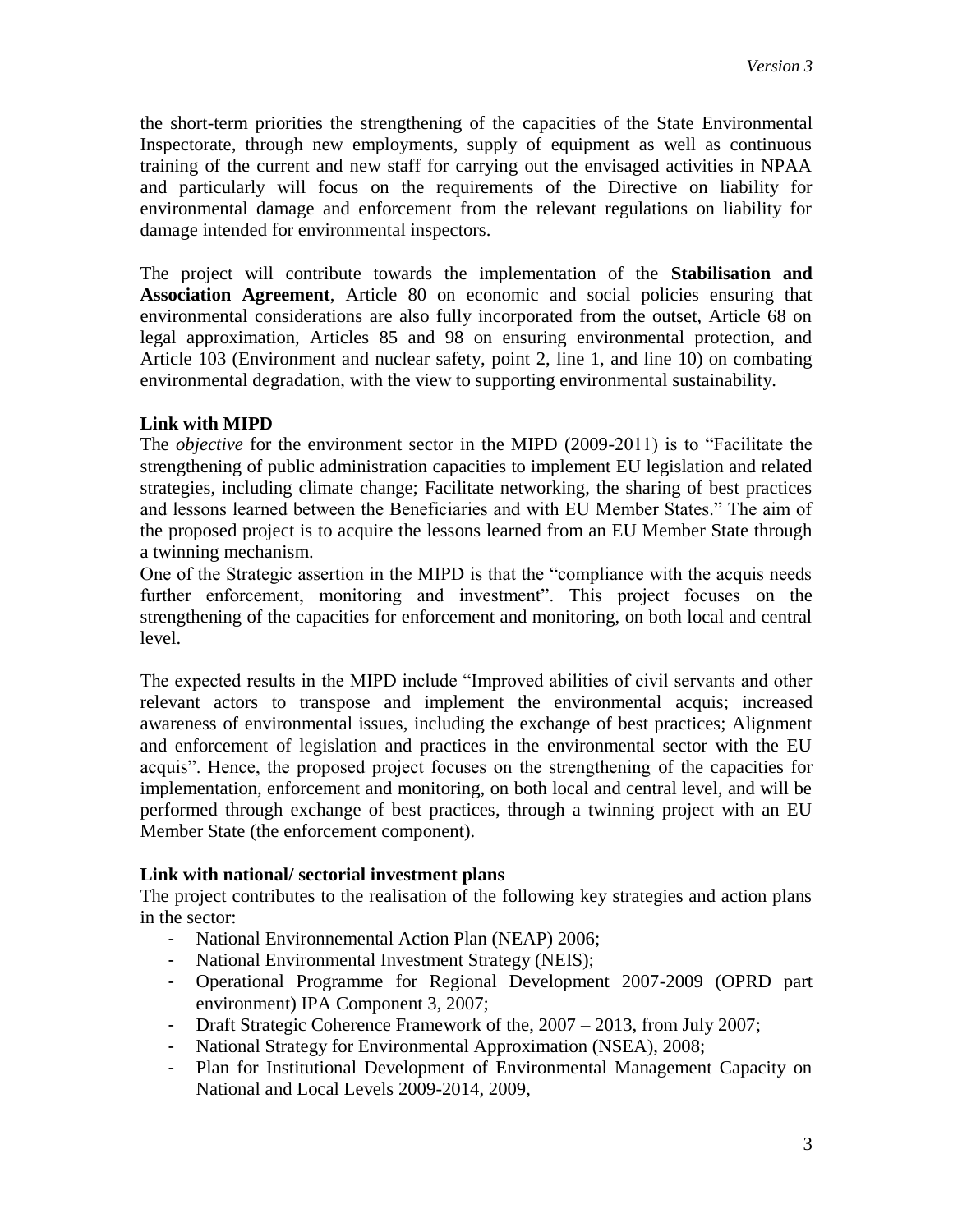- Second Environmental Performance Review, UNECE, 2011.

Furthermore, as part of the Horizontal Legislation Part, the key priorities in the upcoming period include:

- Enforcement of law and bylaws, with an emphasis on the procedures for Environmental Impact Assessment, Integrated Pollution and Prevention Control and Strategic Environmental Assessment;
- Strengthening the administrative capacities for implementation and enforcement of the environmental legislation;
- Preparation and adoption of strategic documents in the area of environment.

## **Cross Border Impact**

The cross border impact of this project is reflected through the improved capacities for implementation and enforcement of the environmental legislation, improved environmental protection, increased public awareness and enhanced cooperation between the regulatory bodies of the neighbouring countries. The Beneficiary country is bordering two EU countries and two countries-signatories of the Stabilisation and Association Agreement. The capacities of the central and local level inspectorates for performing inspection on air quality, cross-border water bodies and another sector will be strengthened with this project, thus having direct effect on decreasing cross border pollution.

## **3. Description**

# **3.1 Background and justification**

The State Environmental Inspectorate (SEI) under the MoEPP is the competent authority for inspection and supervision over the enforcement of laws and regulations in the area of environment on national level. The role of the SEI is to control compliance with environmental standards and to prescribe measures against pollution in accordance with the Law on Environment and other environmental laws. Currently SEI is consisted of a Director, 2 Heads-Sector for Environmental supervision and Sector for Nature Protection and Waters Supervision and 19 State Environmental Inspectors (11 of them in same time are State Nature Protection Inspectors), one technical secretary and two junior collaborators.

The Law on Environment introduces for the first time authorised local inspector for environment and provides basic provisions for their work. The Law on Environment provides the local inspectors with many competencies and obligations in regard to inspection and enforcement of the obligations stipulated in the Laws.

According to the Key Findings and Recommendations of the Peer Review prepared by REC, ECENA Secretariat from 2006 of the IPPC System and the Minimum Criteria for Environmental Inspection, within the Enforcement and Compliance Environmental Network for Accession (ECENA), the following findings were established:

Capacities of the MEPP are limited. Responses to demands for information from outside clients are often put together at the last minute, causing considerable strain for already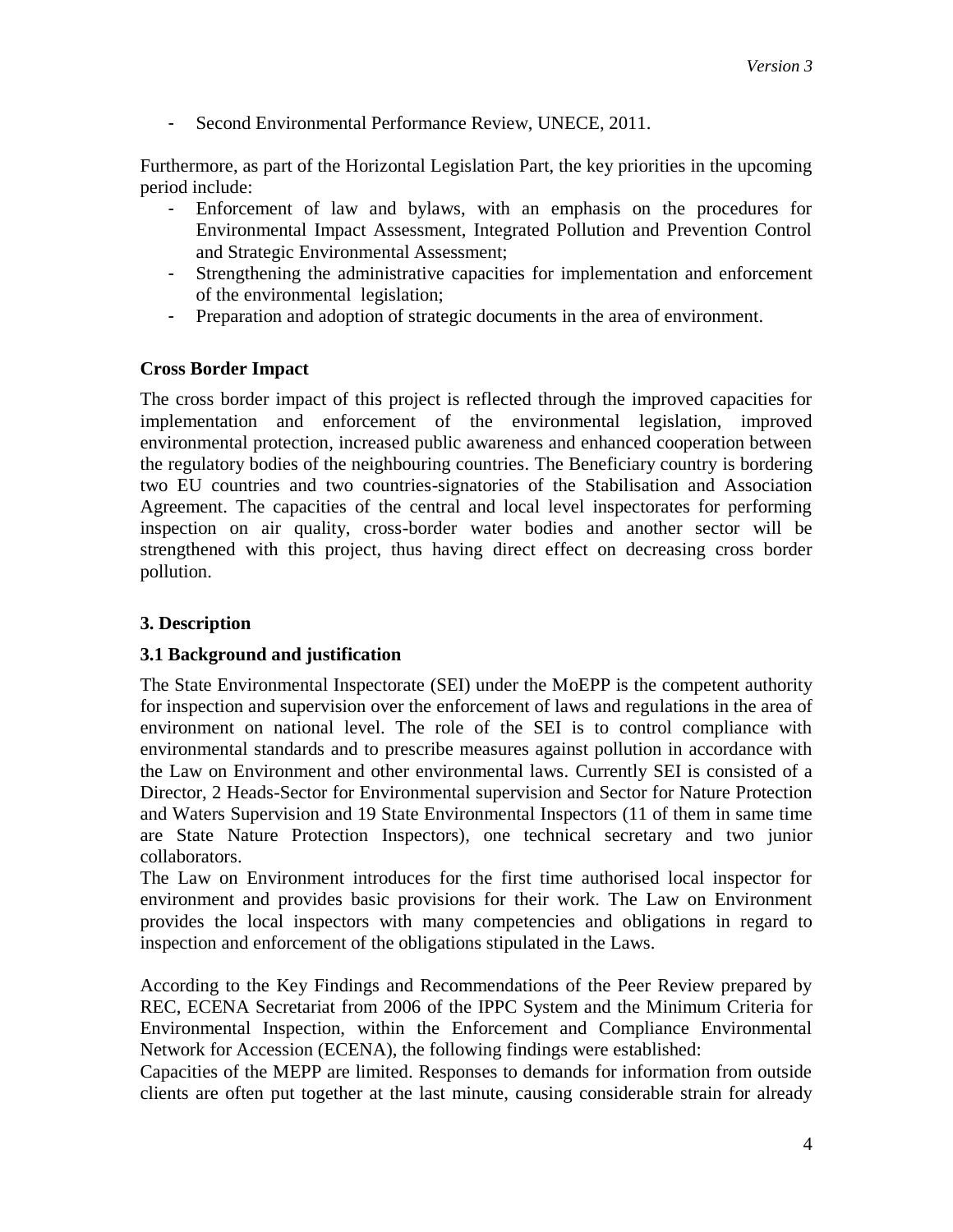busy EU Integration Units. However, when resources are limited, the progress monitoring becomes essential. A system for periodically reviewing progress in approximation can help the MEPP to:

- Use resources more efficiently. Regular review of programmes for transposing and implementation will facilitate early identification of potential problems and help the MEPP to allocate limited human and financial resources to priority issues;
- Increase the level co-operation within the Ministry;
- Build more stakeholder support;
- Prepare for responsibilities for membership.

The strengthening of capacities of the central level and local level inspectorates will be performed in three sectors: Water Quality, Air Quality and IPPC (inspections on A and B installations).

According to the Law on Air Quality the municipalities are responsible for issuing B licenses and drafting Elaborates, while the central level inspectors are still competent in this sector through the IPPC permits (A) and the process of monitoring emissions. This necessitates the capacities strengthening for enforcement in these two areas at both, central and local level.

As of January  $1<sup>st</sup>$  2010, the Water Law stipulates transfer of competences onto the Ministry of Environment and Physical Planning in the field of Water Management. In addition, with the same Law, a large portion of the competences in the field of Water Management were transferred on municipal level. In 2011, 12 pieces of implementing legislation were drafted pursuant to the Water Law. These pieces of implementing legislation shall regulate the specific requirements as regards collection, drainage and treatment of urban wastewaters, manner and conditions for design, construction and exploitation of systems and treatment plants for urban wastewaters, maximum allowed values and concentrations of the parameters of purified wastewaters for their reuse, the manner and procedure for use of sludge, the maximum values of the concentrations of heavy metals in soil where the sludge is used, the form, content and manner of submission of data and type of information for the use of the sludge and limit values of the wastewaters emissions after their purification.

In the area of IPPC, the Ministry developed 8 sectorial guidelines (BREFs) with regards to IPPC. The new, as well as the old staff from the SEI, needs training in how to implement new directive such as IPPC and in using BREFs, better enforcement in practice, and how to improve the cooperation with inspection bodies in EU member countries and neighbouring countries.

Overall, the qualifications for inspectors do not include prior environmental inspection experience, therefore continuous training and education of environmental inspectors is necessary. The foreseen twinning project is expected to contribute towards achieving an improved system of fines and other sanctions and established a credible record of inspections.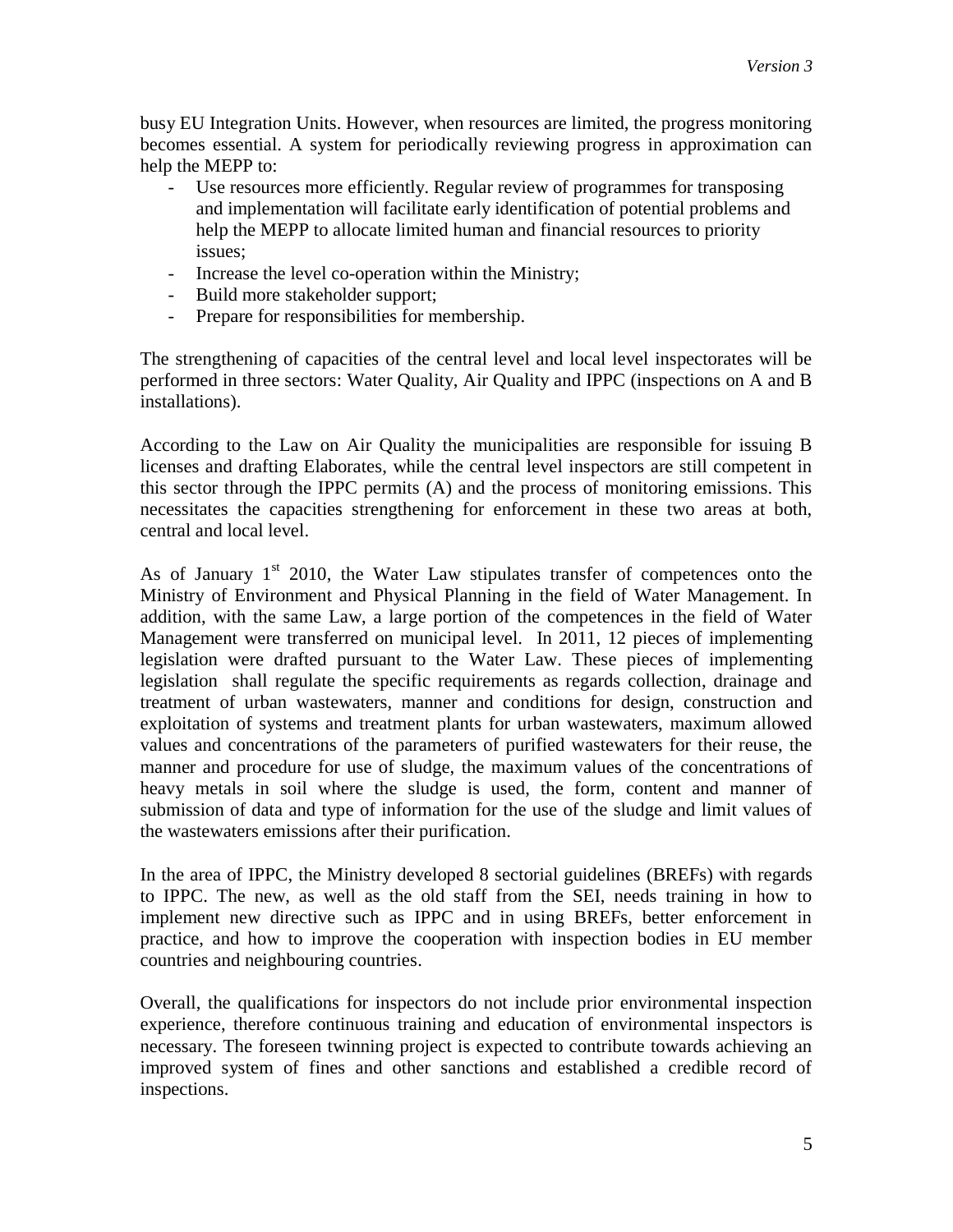At present, the SEI keeps a database on installations that receive inspections. With the enforcement of the IPPC, Seveso II and other EU directives the need to install a capable IT system exceeding current administration standard arose. Information system for environmental inspection should meet requirements of inspectors field work at industrial and other sites (presentation of permit conditions and video documentation of important details like emissions etc.). Project will include the provision of a Management Information and Reporting System (E-inspectorate). This will also enable the inspectors to have access to database (software for electronic control for administration work of inspectors) during field inspections thereby performing better and more efficient control.

The proposed project is completely in line with the prerequisites of the Specific Environmental Directives, which are transposed in the national legislation: IPPC, Waste incineration and waste landfill, VOC, Water, and all related directives:

- Air quality  $2^2$
- IPPC sector <sup>3</sup>

 $\overline{a}$ 

- Water management sector<sup>4</sup>

The insufficient administrative capacity for enforcement of the environmental legislation has been continuously noted in the EU Annual Progress Report:

In the 2012 Progress Report - Chapter 27 - Environment by the European Commission the following was stated: *"The administrative capacity for implementing and enforcing environmental and climate change legislation remains largely insufficient at both national and local levels. Coordination between administrative bodies responsible for environment-related issues is not yet effective.*

*Environmental protection and climate change requirements are still not integrated well into policy-making and policy implementation. Involvement of stakeholders in decisionmaking has improved, but is still not sufficient. The environmental monitoring and information system needs further development. Investments in the sector continue to be very low".*

In the 2013 Progress Report - Chapter 27 - Environment by the European Commission the following was stated*: There was little effort made to strengthen administrative capacity for implementing and enforcing environmental and climate change legislation.* 

<sup>&</sup>lt;sup>2</sup> (Council Directive 96/62/EC of 27 September 1996 on ambient air quality assessment and management and Directive 2008/50/EC of the European Parliament and of the Council of 21 May 2008 on ambient air quality and cleaner air for Europe)

<sup>&</sup>lt;sup>3</sup> issuing B licenses for new installations (Directive 2008/1/EC of the European Parliament and of the Council of 15 January 2008 concerning integrated pollution prevention and control);

<sup>&</sup>lt;sup>4</sup> (Directive 2000/60/EC of the European Parliament and of the Council of 23 October 2000 establishing a framework for Community action in the field of water policy)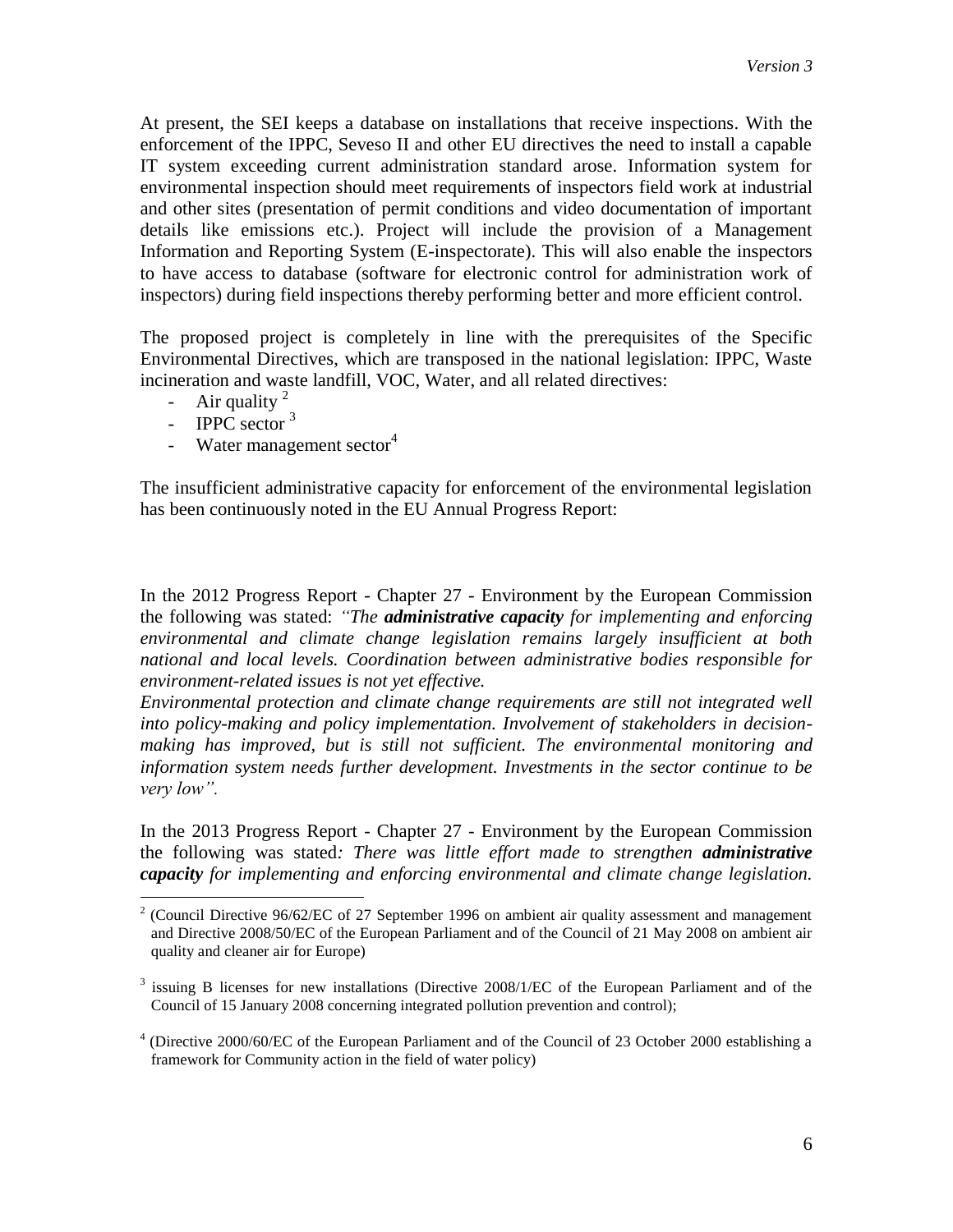*It remains largely insufficient, both at national and at local level. Coordination between administrative bodies is not yet effective.*

*Stakeholders are insufficiently involved in the decision-making process. The environmental monitoring and information system needs further development. Investment in the sectors continues to be extremely low in relation to needs. Full utilisation of external funding requires strengthening of capacities and prioritisation of the sector. Environmental protection and climate change requirements are still not well integrated into policy making and policy implementation in other areas.* 

# **3.2 Linked activities** *(other international and national initiatives)***:**

The twinning project is connected with the following on-going or recently completed projects and activities and will present their upgrading. There are no overlaps with the linked activities (projects).

1. **Title: "Trainings on the procedure for issuance and drafting of B licences"**

#### **Source of funding: managed in cooperation between MoEPP & ZELS Duration:** 2008-2010

**Description:** The Programme had the aim of "on-the-job-training" for the staff of the Local Self Government Units (LSGU), for the issuance of B integrated ecological permits and permits for harmonization with operational plans, and facilitate the work through issuing a Guideline for the procedure and preparation of 8 pilot permits from different areas.

The first part of the three-year long programme was concluded with the issuing of a Practical Guide for the procedure of issuing a B-integrated ecological permit. Software will be developed as a kind of Cadastre for integrated ecological permits and monitoring of the implementation of the programmes for improvement/operational plans. One of the tasks of the Consultant will be to assess, upgrade and accommodate this software according to the needs.

2. **Title: "Development of a Database for the State of the Environment in Municipalities"**

# **Source of funding: REC**

**Duration:** finished 2011

**Description:** Developed database included several sectors like water, air, waste, nature, soil and land use and the parameters are established by law and selected through analytical methods in order to asses various environmental impacts and their effects based on readily available data. DPSIR methodology was used in construction of database. Users' module (municipalities) will be able to fill in the pre-defined data in an easy, systematic and transparent way.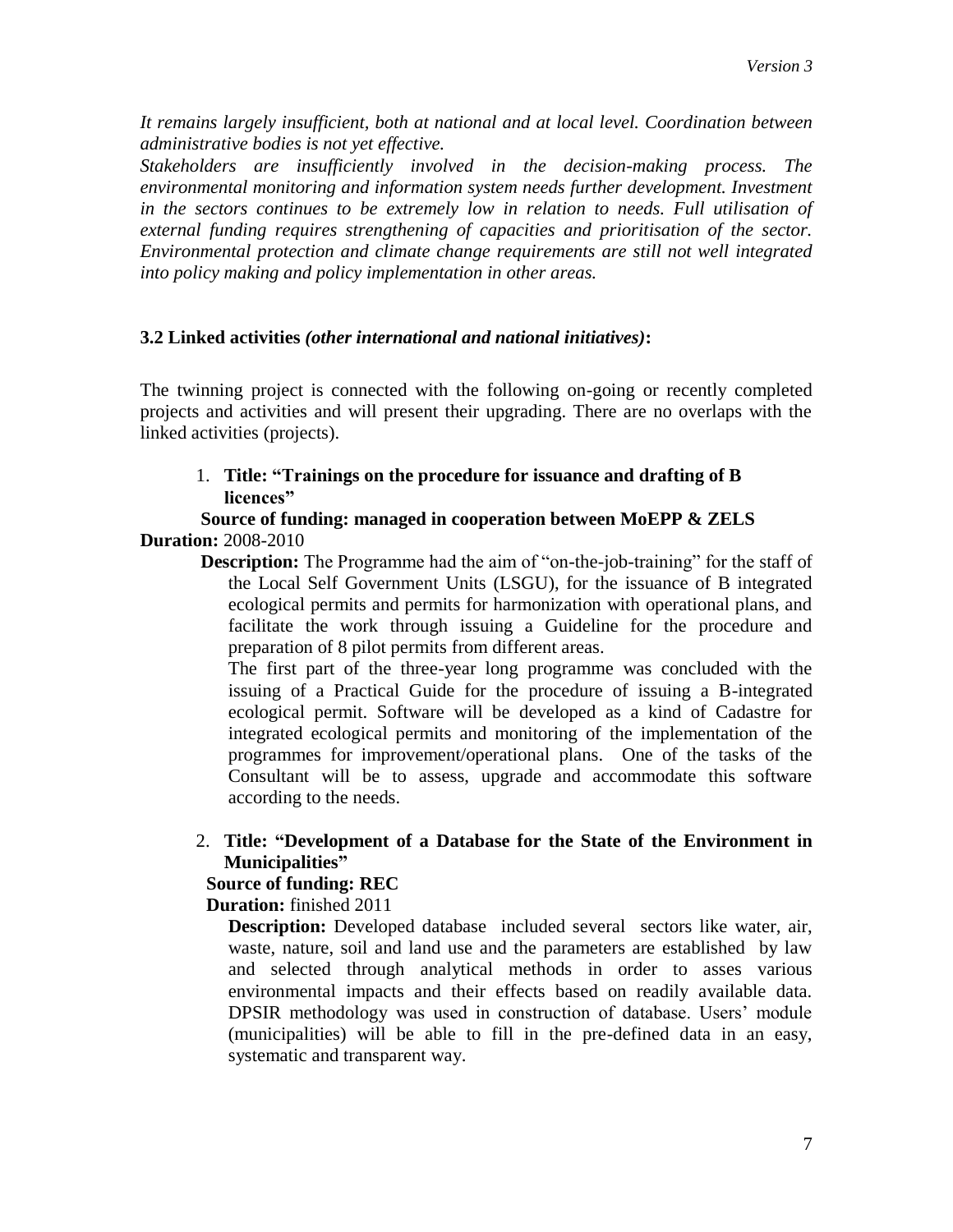**3. Title:** Supply of prioritised equipment - software and hardware for strengthening the capacities for implementation of environmental legislation and for environmental inspections on central and local level

**Source of funding:** IPA TAIB 2010 - PF 3.5 (total contract value of EUR 750 000, the financing from IPA is EUR 550 000, and the national cofinancing is EUR 200 000)

 **Duration:** expected in 2014

**Description:** Management Information and Reporting System (MIRS) is a system for increasing efficiency and effectiveness inspection functions. It improves inspector performance, and supports synchronized activities of different government bodies. MIRS is a system, fully in compliance with EU directives and regulations, but also customized to local legal system.

It covers all phases of inspection work: Planning; Methodology and document standardization; Risk Management; Registers of: subjects, objects, regulations; Operations; Inspector case preparation; On-field work (including on-line document creation and issuing); Postinspection work; Document management, digital archive, digital signature; Controlling, escalations, alerts; Analysis and reporting, business activity monitoring (BAM); Internet based communication with clients.

Upon purchase, the system will have to be adapted to the BC system for enforcement of the environmental legislation. For the purpose of this adaptation, this Twinning contract is expected to provide best practices and lessons learned from the MS partners as basis for improvement of MIRS.

MoEPP is also actively involved and is a part from the work of the environmental networks established and operating at EU level as follows:

- **BERCEN/ECENA:** The State Environmental Inspectorate for a number of years (from 2001) has been closely involved in the realisation of a project for BERCEN (Balkan Environmental Regulatory Compliance and Enforcement Network)/successor was ECENA (Environmental Compliance Enforcement Network for Accession), Regional project financed by the European Commission. Furthermore, the State Environmental Inspectorate is member of IMPEL.
- **IMPEL:** In the framework of IMPEL, guidance for training of inspectors, performing reviews of inspectorates and inspection practices and by projects on good practice in carrying out inspections is being carried out. The environmental inspectors take part in more IMPEL activities, first one is participation in TFS Cluster (Transfrontier shipment), inspectors enforcement day, TFS conference, TFS actions day, after that we contribute in other clusters for waste landfills, preparing on guide for environmental inspectors for on-site inspection on cement clinker industry, preparing on public reporting for environmental inspections activities, participation in Cluster for Better Regulation-Doing the right things for planning of environmental inspection. etc.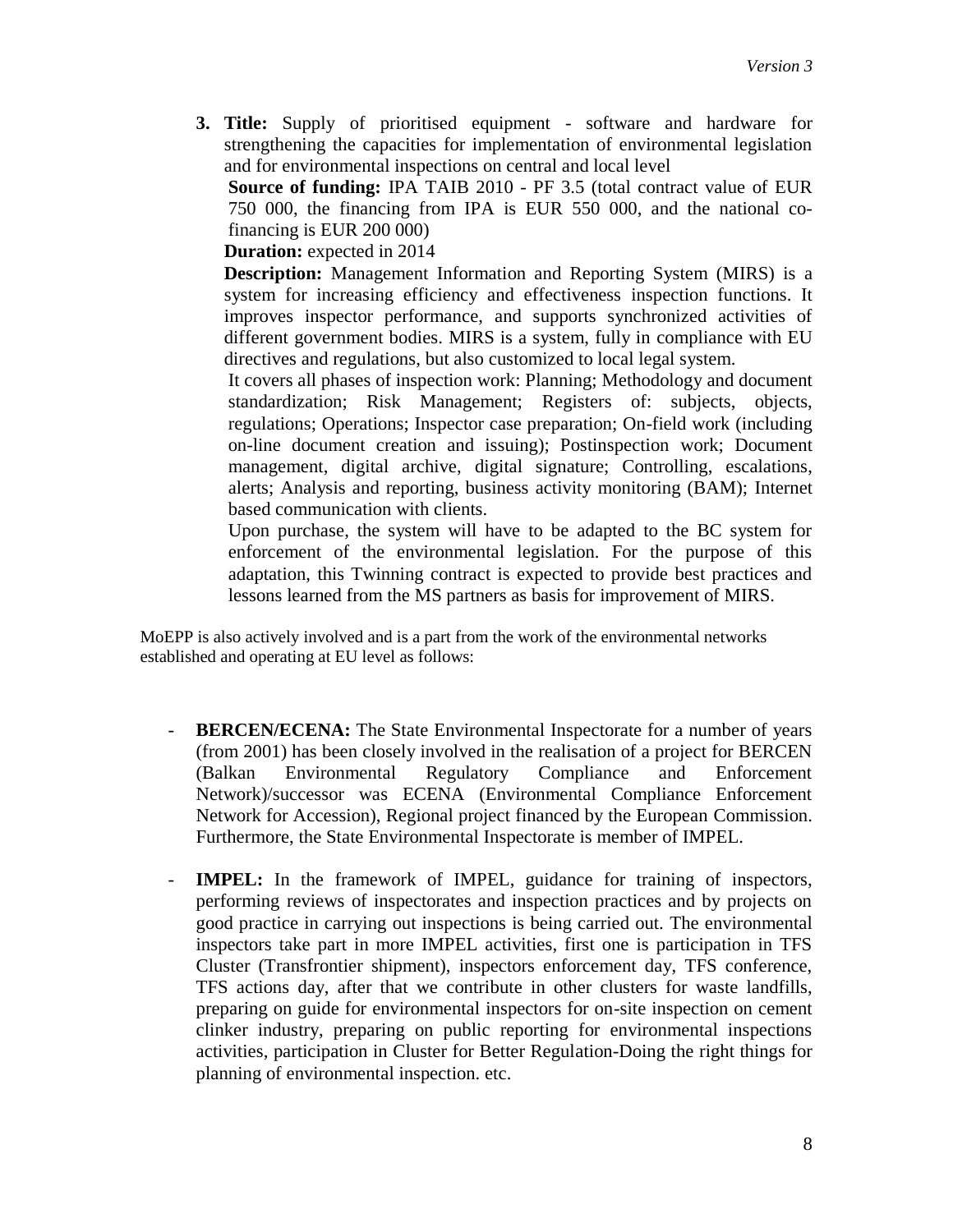- **ECENA** facilitates assists and promotes the enforcement of regulations throughout SEE by disseminating information, finding common denominators for cooperation and developing projects of common interest with the countries participating in the network. Within the framework of ECENA we have Plenary meetings, Exchange Programmes, Study Tours, Train the Trainers programmes (Different clusters: EPER/E-PRTR, EU Industrial Directives as IPPC, SEVESO II, LCP, VOC, Waste Landfill and Waste Incineration, Environmental crime), Peer reviews on every country (former Yugoslav Republic of Macedonia, February, 2006).

Activities proposed with this project will not overlap with activities under these international networking, because only 3 state environmental inspectors were trained due to the limitation on number of participants and language barriers, and the proposed project will give more opportunity all environmental inspectors on the state level to be trained in line with EU Environmental Directives requirements and to receive knowledge's for better implementation and effective enforcement in practice during their work. Furthermore, the proposed project concerns an in-depth reform of the enforcement system. Moreover, this project will include a greater number of environmental inspectors, namely 18 centrallevel inspectors and about 30 local-level inspectors.

- **RENA**: From March 2010, Continuation of the ECENA network is network named as RENA-Regional Environmental Network for Accession organised in 4 thematic working groups for the first 2 years: WG 1 "Strategic Planning  $\&$ Investments" , WG 2 "Climate Change", WG 3 "Cross-Border Cooperation on water, nature, EIA & SEA" and WG 4 "Implementation and Enforcement". Participation in activities under WG4 from SEI. Project close in December 2012.
- **THE THEMIS NETWORK:** is a regional cooperation initiative between the environmental law enforcement units of Albania, Bosnia and Herzegovina, Kosovo, former Yugoslav Republic of Macedonia, Montenegro and Serbia, including parts of the judiciary system. The aim is to increase administrative capacities in the relevant national authorities to tackle environmental crime and enhance regional dialogue and cooperation in the context of approximation to European Union environmental legislation. Activities during the period 2012 to 2013 are funded by the [Austrian Development Cooperation.](http://www.entwicklung.at/en/) The Multi Annual Programme was revised and adjusted for the period 2012-2013 by the Executive Committee in May 2012.
- **Environment and Climate Regional Accession Network (ECRAN),** ECRAN will continue providing this assistance, building on the results of RENA and continuing to help the beneficiaries firstly to understand correctly the constantly evolving European legislation in the environment and climate fields and secondly by helping them to define their national strategies, sector specific management plans, legislation-specific implementation plans as well as awareness-raising activities in a realistic manner. The continuous and efficient preparation and organisation of the beneficiaries in the environment and climate sectors in view of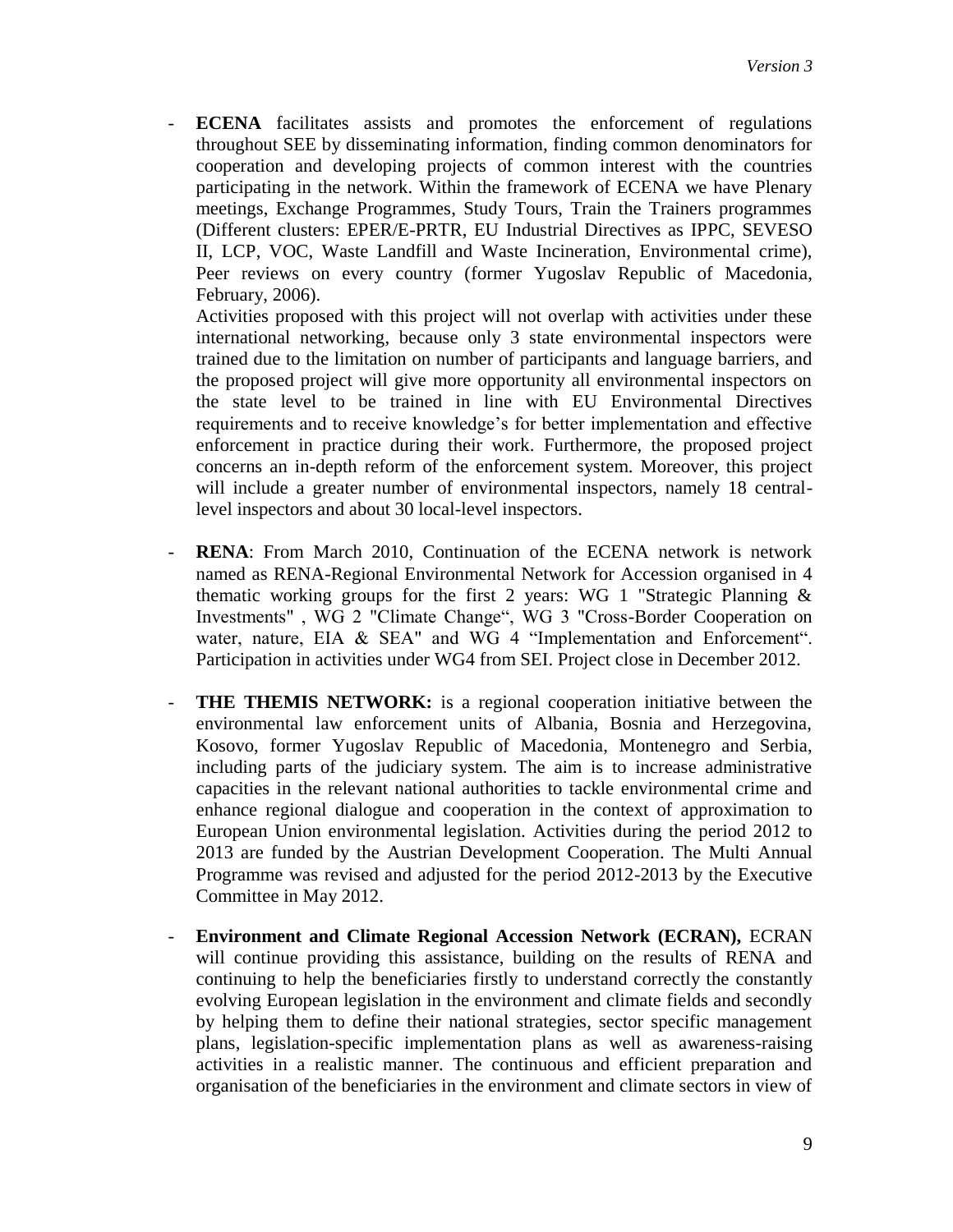their accession to the European Union will help them come closer to the EU requirements.

## **3.3 Results:**

The project shall provide advisory support to the State Environmental Inspectorate as the main beneficiary.

The Twinning is aimed at **s**trengthening the administrative capacities for environmental inspections on central and local level, introducing environmental inspections capable of enforcing new environmental legislation in compliance with EU regulations; in particular IPPC, IED, Seveso II, Air Quality and Water Framework Directives.

The mandatory results to be achieved are:

# **Component 1**

#### **Strengthened administrative capacities for enforcement of environmental legislation**

This mandatory result shall be achieved through the achievement of the following intermediary results:

1. Analysis and proposed reforms for strengthening the administrative capacities for enforcement of environmental legislation;

**Measurable indicator:** Report on institutional review of environmental inspection at central and local levels including key elements of environmental inspections responsibilities with recommendations for improvement; analysis of the administrative capacities for enforcement of environmental law (staff, structure, trained experts in specific areas, equipment, documentation, coordination and competences) including exploration of regional approach; prepared proposal for the adaptation of the environmental inspection structure; approved programme for strengthening the administrative capacities for environmental enforcement with regards to the inspectorates.

2. Improved procedures and protocols for environmental enforcement

**Measurable indicator:** Definition of standards and assessment of environmental and other relevant inspections according to implementation, enforcement and compliance with further adopted EU legislation related to environment protection; Manuals and checklists covering all relevant issues of inspection (including coordination, cooperation and communication with other stakeholders) are developed; Number of prepared guidelines published and disseminated, Developed and approved procedures, protocols, templates, notes, checklists.

3. Central and local level inspectors trained in three sectors: Water Quality, Air Quality and IPPC/IED (inspections on A and B installations);

**Measurable indicator:** Document on assessment of training needs; Long-term and short-term training plans approved; Training curricula and materials appropriate to all levels of the inspectorate prepared; seminars and workshops attended by approximately 100 participants; training materials prepared in English and local language (translation to be provided); workshops and seminars organised in 4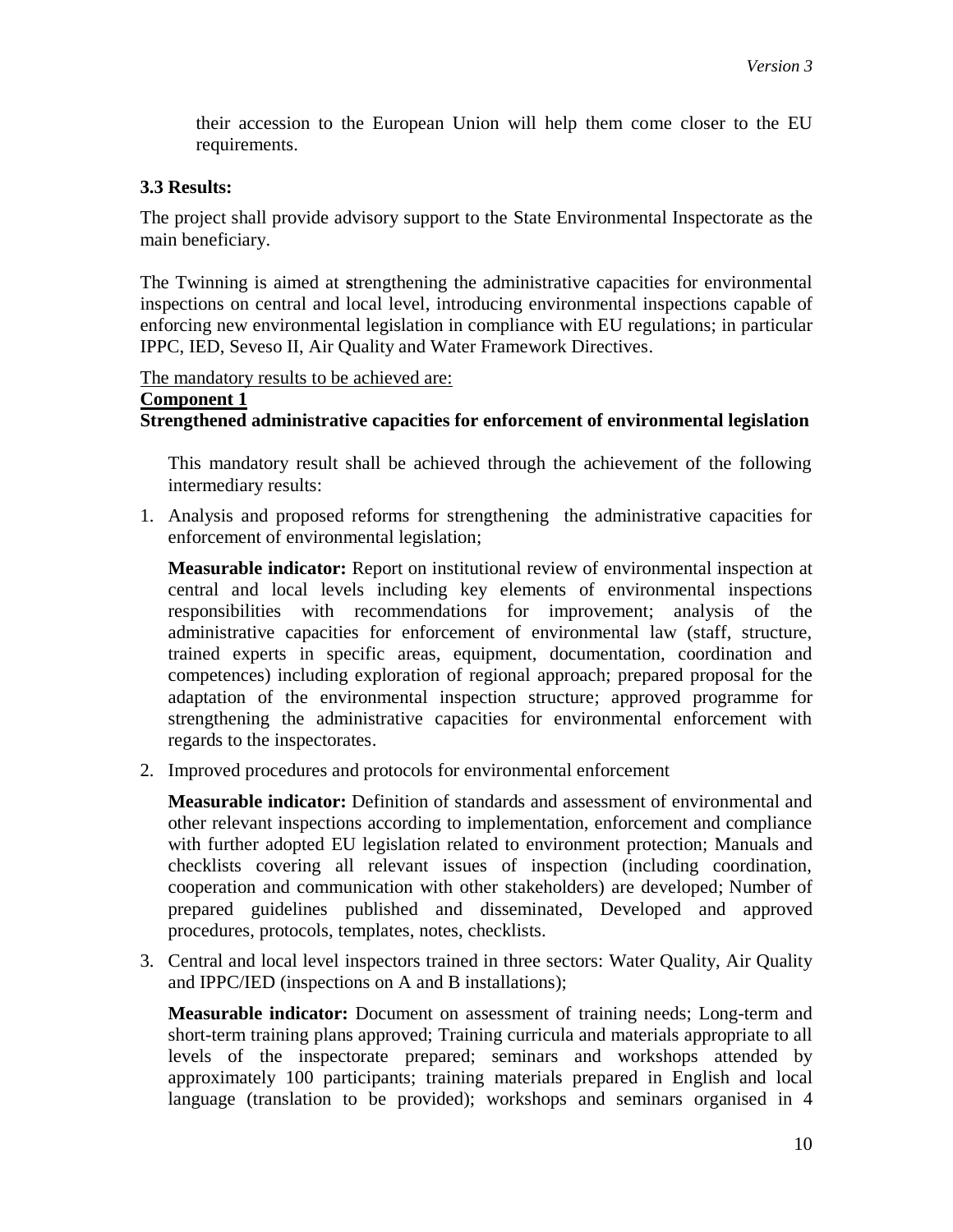different locations in the country); study tour for representatives of the Environmental inspectorates from central and local level, for exchange of good practices and experience in environmental enforcement in areas of Air Quality, IPPC/IED and Water management for approximately 10 participants.

#### **Component 2**

#### **Improved effectiveness of the environmental enforcement system**

This mandatory result shall be achieved through the achievement of the following intermediary results:

1. Implementation of the Air Quality Framework Directive, IPPC/ IED Directive and Water Framework Directive<sup>5</sup> in the environmental enforcement system;

**Measurable indicator:** Developed and approved procedures, protocols, templates, implementing the mentioned legislation; Number of performed standardized inspection controls of installation operation and other inspectors' activities adapted to the provisions of the new environmental legislation.

2. Environmental inspections implemented in accordance with European Recommendation for Minimum Criteria for Environmental Inspection (RMCEI)<sup>6</sup>.

**Measurable indicator:** New minimum criteria for inspections prepared and approved in accordance with new EU Recommendations; approximately 54 (19 state environmental inspectors + 35 authorized environmental inspectors on local level) of certified inspectors educated on the new criteria; assistance in performing a minimum of 3 pilot/joint practical inspections with MSs experts applying the new systematic approach (MOEPP shall select the pilot area); pilot inspections according to the new criteria shall cover 4 (four) IPPC sectors: energy, metallurgy, veterinary science, pig breeding.

#### **Component 3**

 $\overline{a}$ 

## **Improved management information and reporting system (MIRS) for inspections**  This mandatory result shall be achieved through the achievement of the following intermediary results:

1. Improved management information and reporting system (MIRS) for inspections;

 $<sup>5</sup>$  Air Quality Framework Directive: Council Directive 96/62/EC of 27 September 1996 on ambient air</sup> quality assessment and management and Directive 2008/50/EC of the European Parliament and of the Council of 21 May 2008 on ambient air quality and cleaner air for Europe; IPPC Directive: Directive 2008/1/EC of the European Parliament of 15 January 2008 concerning integrated pollution prevention and control; Directive 2010/75/EU of the European Parliament and of the Council of 24 November 2010 on industrial emissions (integrated pollution prevention and control);Water Framework Directive: Directive 2000/60/EC of the European Parliament and of the Council of 23 October 2000 establishing a framework for Community action in the field of water policy.

<sup>6</sup> **RMCEI:** Recommendation of the European Parliament and of the Council on 4 April 2001 providing for minimum criteria for environmental inspections in the Member States (2001/331/EC).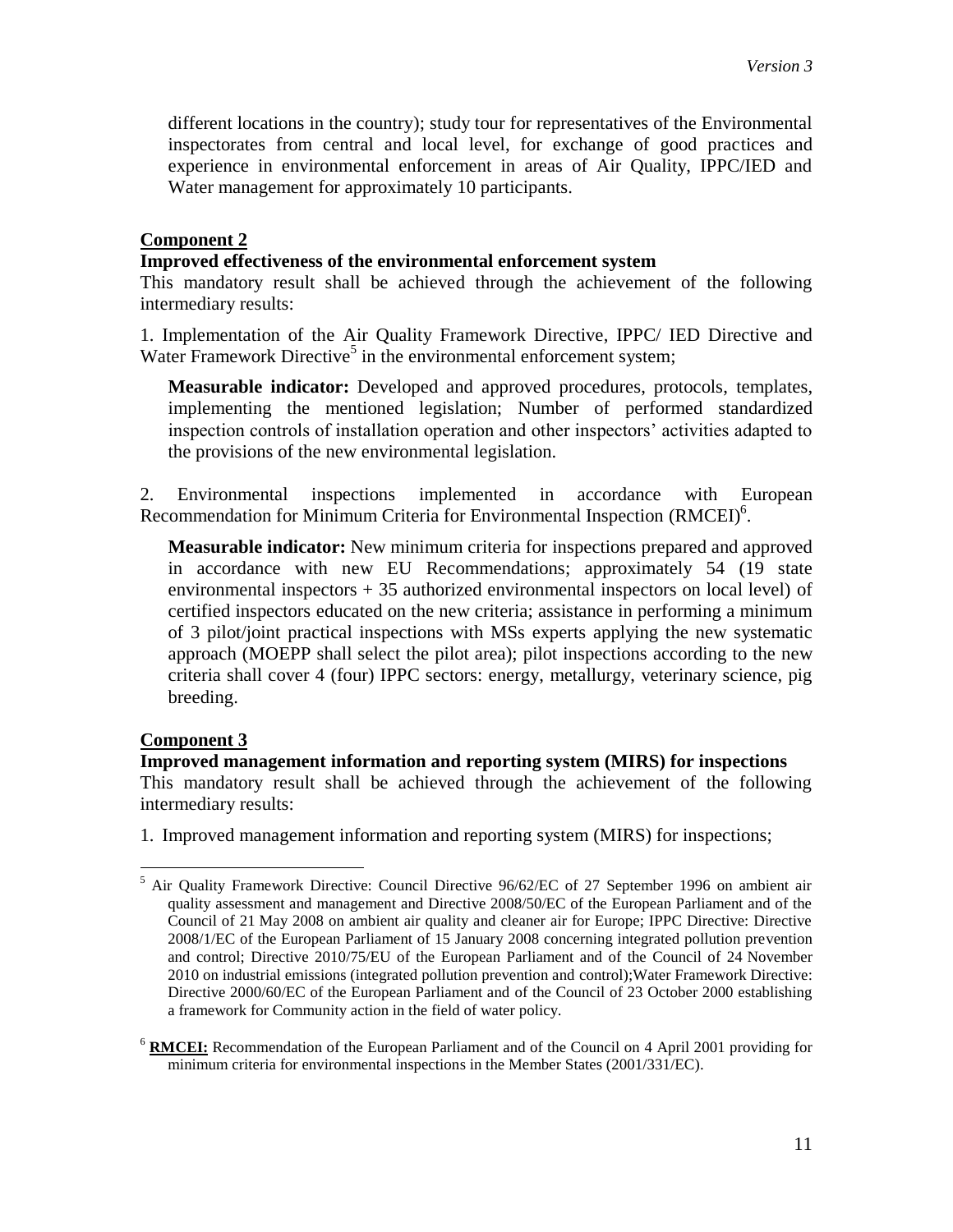**Measurable indicator:** Written recommendations for improvement of the system prepared by MS partners in accordance with MS best practices and recommendations; MIRS is improved in accordance with possibilities of the beneficiary institution.

## **3.4 Activities:**

The Twinning project should not be a one-way assistance from a Member State to a Beneficiary Country. It must help to introduce and share EU wide best practices in connection with EU legislation and specific needs of the Beneficiary Country in the area of implementation and enforcement of the environmental acquis.

The set of proposed activities will be further developed with the Twinning partner when drafting the Twinning work plan, keeping in mind that the final list of activities will be decided with the Twinning partner. The components are closely interlinked and need to be sequenced accordingly.

The Twinning assistance will be provided in the form of know-how transfer, and will be delivered through:

*a) Advice and coaching sessions:* Coaching and advice activities will be the predominant type of activity. They will help for drafting of new legal acts and/or amendments to the existing national legislation (laws and implementing regulation -by-laws) which regulates the area of implementation and enforcement of the environmental acquis, on the basis of the mentioned relevant EU legislation in force, further development of procedures, implementing provisions and control mechanisms and strengthening of the administrative and operational capacities of the SEI. They shall contribute to increased effectiveness of the national system for performing environmental inspections and its harmonisation with the mentioned relevant EU legislation and EU best practice.

*b) Tailor made training programme:* This project will include the development and implementation of a tailor-made training programme. The programme will be based on a training needs assessment of the target groups. The training programme will focus on all aspects of improving the capacities of the BC in the areas outlined above. The Beneficiary prefers on-the-job training, where applicable.

*c) Analysis of Legal acts, Guidelines, Manuals, procedures and check-lists*: The Twinning partner should propose new protocols and procedures for enforcement of the environmental acquis, other legal acts, Guidelines and Instructions and/or amendments to existing national legislation which regulates the area of environmental inspections in line with the Acquis and EU best practice, as well as more effective procedures. This task will be done in close cooperation and consultation with Beneficiaries.

*d) Development:* The Twinning partner will propose and provide assistance and guidance in the development of an improved system for implementation and enforcement of the environmental acquis, including the institutional set up, as well as assist in improving institutional and administrative capacities and competences to successfully enforce the new legislation. This will be done in the course of establishing and introducing new procedures, providing support to establishing sound training support and providing training to the beneficiaries of the project. This task will be done in close cooperation and consultation with the beneficiaries. In addition, the Twinning partner is expected to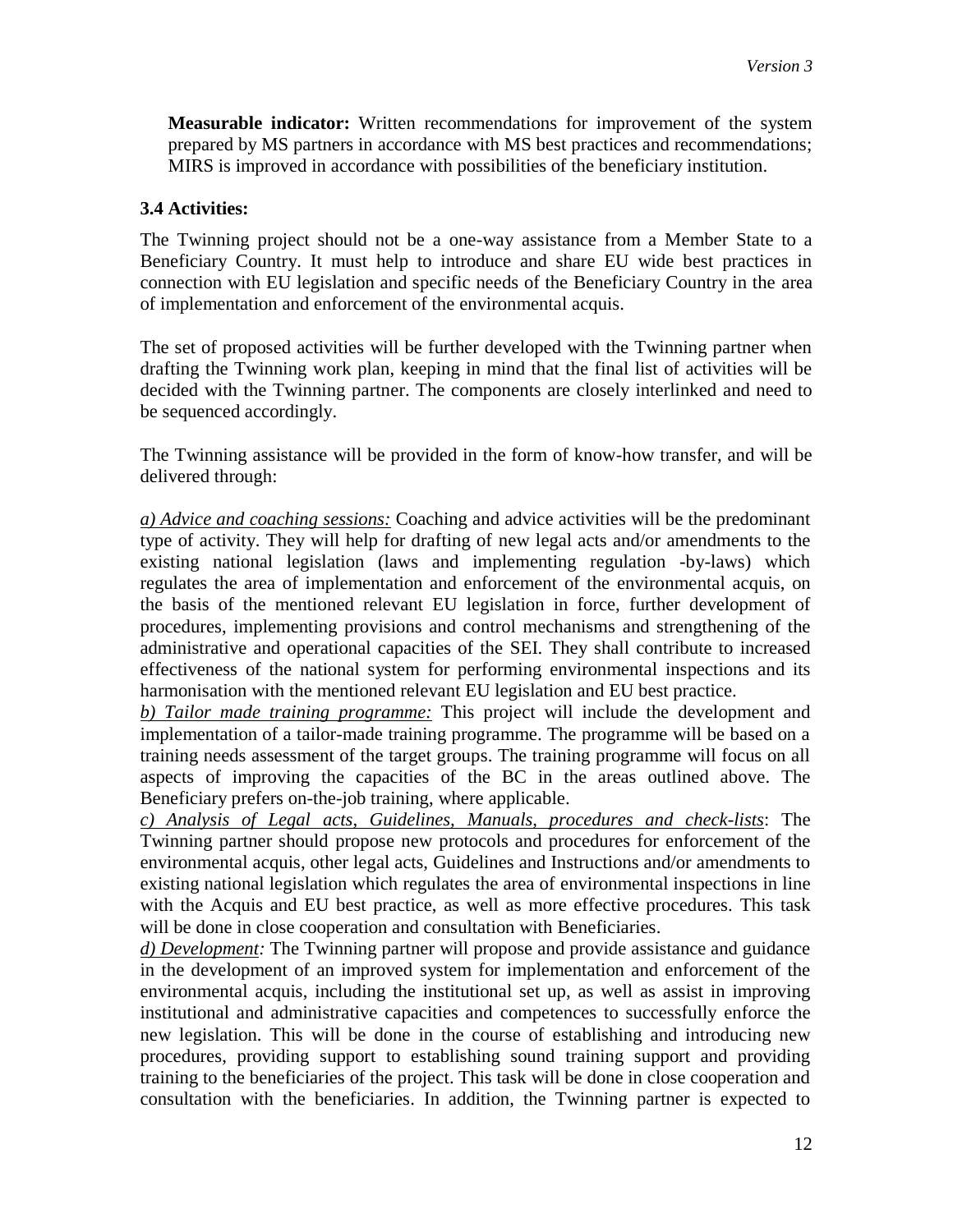provide written recommendations for improvement of the system in accordance with their experience and best practices, based on which some adaptations shall be made. Recommendations based on the Twinning partner's experience and best practice is also expected for the MIRS.

*e) Study visit:* Study visit will be organised for representatives of the Environmental inspectorates from central and local level, for exchange of good practices and experience in environmental enforcement in areas of Air Quality, IPPC/IED and Water management. The study visit will be useful for ensuring networking with the representatives of the national institutions of the Twining partner, building mutual trust among the administrations as well as to see how the established systems, procedures and processes work in practice. Costs for travel by Beneficiary Country officials from their capitals to a Member State in the framework of study visit will be borne by the Beneficiary Country administration as co-financing.

#### **3.5 Means/input from the MS Partner Administration:**

The project will be implemented in the form of a twinning contract between the Beneficiary country and an EU Member State. The implementation of the project requires one Project Leader with responsibility for the overall coordination of project activities, one Resident Twinning Adviser to manage project activities and short-term experts (number to be proposed by the Member State). It is essential that the team have sufficiently broad expertise to cover all the areas included in the project description. The interested Member State institution shall include in its proposal the CVs of the designated Project Leader and Resident Twinning Adviser.

# **3.5.1 Profile and tasks of the Project Leader**

The Project Leader from the Member State must be a high-ranking public servant of a Member State administration, but preferably the Head of a structure engaged in issues related to the area of environmental enforcement and compliance within the Ministry (or relevant institution), with relevant working experience of at least 5 years.

The MS Project Leader will continue to work at his/her Member State administration but will devote some of his/her time to conceive, supervise and co-ordinate the overall thrust of the Twinning Project, and ensure the attainment of the projected outputs. The Project Leader is fully responsible for co-ordination of the work of the experts.

The MS Project Leader will manage the implementation of the project with the Project Leaderfrom the Beneficiary Country and is expected to devote a minimum of 3 days per month tothe project in his/her home administration with an on-site visit at least every 3 months. The Project Leader's seniority will ensure his/her ability to mobilise the ecessary staff in supportof the efficient implementation of the project. In addition, he/she should coordinate, on theMember State side, the Project Steering Committee (PSC), which will meet in Skopje at least every three months.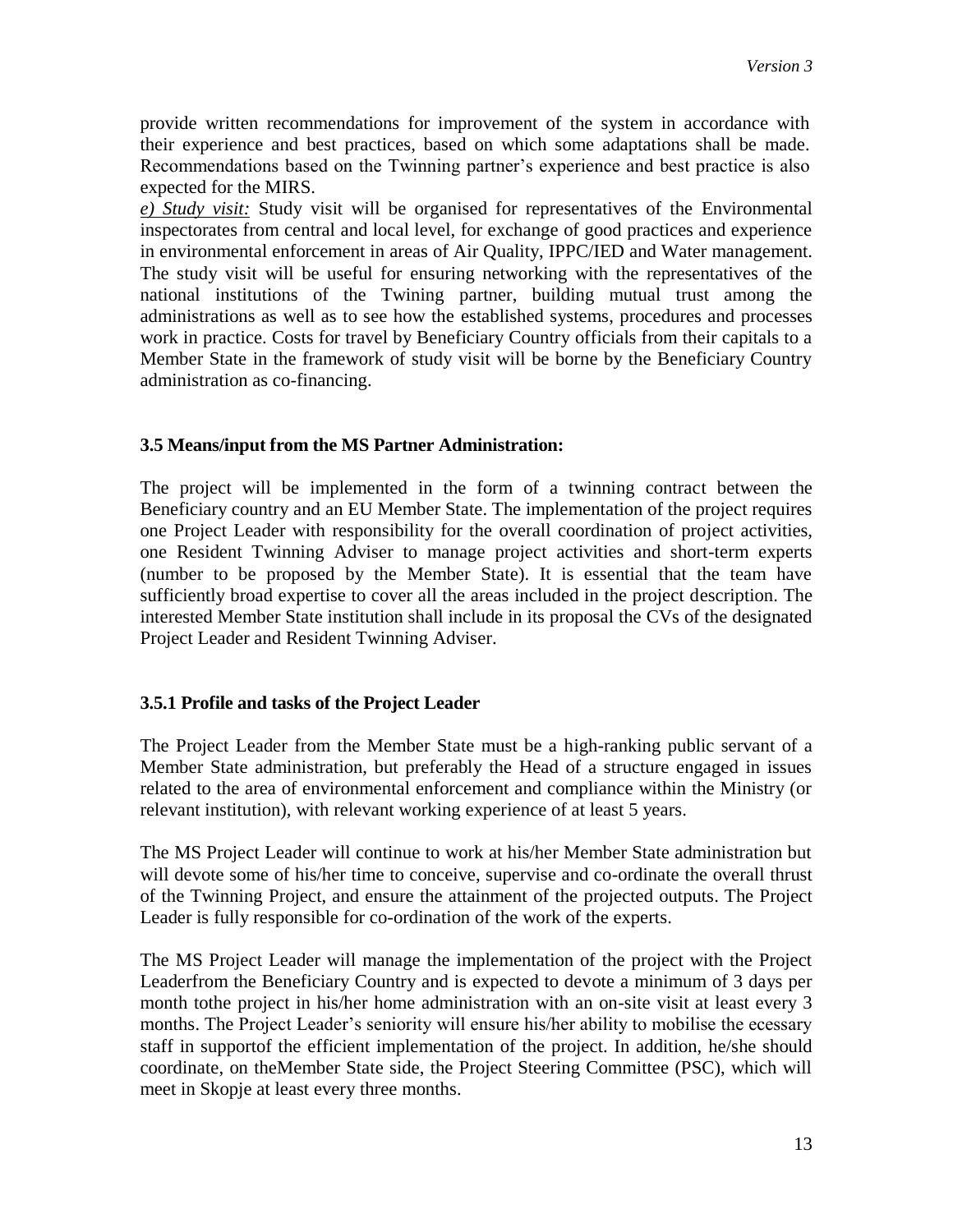He/she will be supported by his/her Member State administration for logistic, accounting and administrative affairs.

Qualifications and skills:

- At least a University degree7;
- At least 5 years of relevant experience in a MS public administration in the field of environmental protection;
- Previous experience in the area of capacity building will be considered as an asset;
- Fluent knowledge of English language.

Tasks:

- Conceive, supervise and coordinate the overall preparation of the project;
- Coordinate and monitor the overall implementation of the project including coordination and direction of the MS TW partner;
- Co-ordinate MS experts' work and availability;
- Communicate with the beneficiary, CFCD and EUD;
- Ensure the backstopping functions and financial management;
- Guarantee the successful implementation of the Project's Work Plan;
- Co-chairing the regular Project Steering Committee meeting with the Beneficiary Country Project Leader.

# **Beneficiary Country Project Leader (BC PL)**

The BC Project Leader will act as the counterpart of the MS PL and will ensure close cooperation in the overall steering, co-ordination and management of the project from the beneficiary side. He/she will support the Twinning project team in organizational and technical matters and will also coordinate the Project Steering Committee (PSC) on behalf of the BC. The role of the BC PL and the MS PL are complementary.

# **3.5.2 Profile and tasks of the Resident Twinning Adviser (RTA)**

The Resident Twinning Adviser (RTA) should be an official from a relevant Member State (MC) administration (or equivalent staff) in charge of environmental enforcement and compliance, having at least 5 years' experience in the organization and the practical application of the acquis communitaire in the Environment inspection.

Resident Twinning Advisor (RTA) will be appointed for a period of 12 months, and he/she will be located in the premises of the MEPP in the Beneficiary country. He/she will come from an EU Member State to work on a full time and day-to-day basis with the beneficiary administration. The Resident Twinning Adviser will have a key role in the

<sup>&</sup>lt;sup>7</sup> For reference on equivalent qualification see: EPSO website-Annex 1 [\(http://europa.eu.int/epso/on-line](http://europa.eu.int/epso/on-line-applications/pdf/guide-1242-171104_en.doc)[applications/pdf/guide-1242-171104\\_en.doc](http://europa.eu.int/epso/on-line-applications/pdf/guide-1242-171104_en.doc)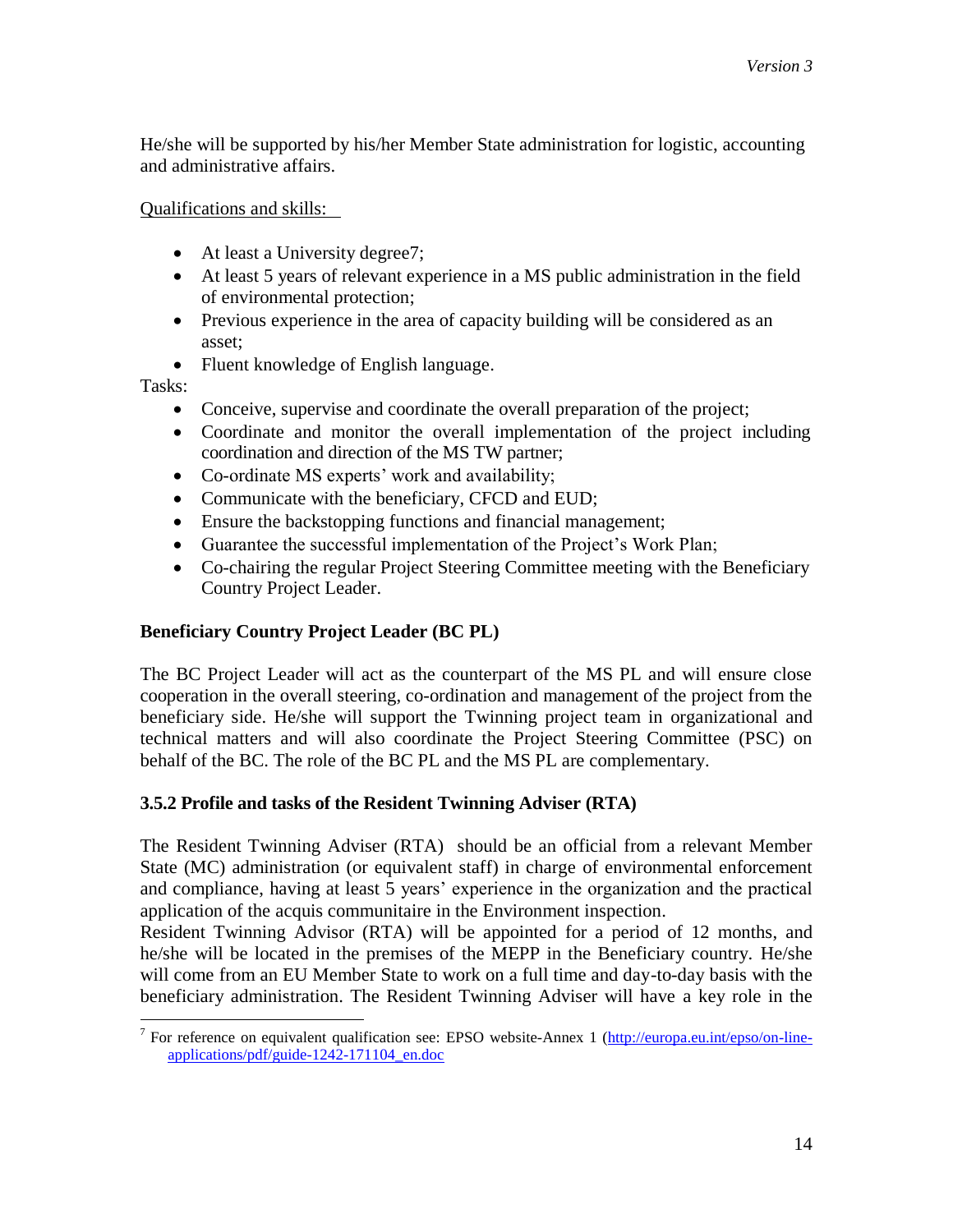coordination of the inputs required for the successful implementation of all the project activities. He/she shall be supported by short – term experts.

Qualifications and skills:

- Be a civil servant or equivalent staff seconded to work within departments/units of the institution in charge of environmental enforcement and compliance in a Member State;
- At least a University degree<sup>8</sup>;
- At least 5 years of experience in MS administration in the environmental field;
- Active knowledge of English language;
- Experience in implementing EU relevant legislation concerning environmental protection.

The RTA will lead project implementation. He/she will be the primary interlocutor for both the Beneficiary and the Contracting Authority.

# *Tasks of the RTA:*

As to the general responsibility of the day-to-day implementation of the Twinning project in the Beneficiary Country, the Resident Twinning Adviser (RTA) tasks will include:

- Coordination of all project activities and experts' inputs in the country;
- To provide technical advice, support and assist the beneficiary institution in the context of a predetermined work plan;
- Make recommendations on the organizational structure optimization;
- To assist the further development of a sustainable institutional framework (system and mechanisms) which would ensure the efficient and effective functioning;
- Ensuring day-to-day implementation of the Twinning project in the BC
- Ensuring smooth correlation between the activities, deadlines and the envisaged results in the Work Plan;
- Ensuring smooth implementation of the different activities delivered;
- Assess continuously the Twinning Project in all stages and provide link to compare it with the specified benchmarks/results and time-frame;
- Prepare the material for regular monitoring and reporting;
- Taking corrective actions, if necessary, inside the terms of the signed contract.

# **3.5.3 Profile and tasks of the RTA assistants**

# **3.5.3.1 RTA Assistant:**

 $\overline{a}$ <sup>8</sup> For reference on equivalent qualification see: EPSO website-Annex 1 [\(http://europa.eu.int/epso/on-line](http://europa.eu.int/epso/on-line-applications/pdf/guide-1242-171104_en.doc)[applications/pdf/guide-1242-171104\\_en.doc](http://europa.eu.int/epso/on-line-applications/pdf/guide-1242-171104_en.doc)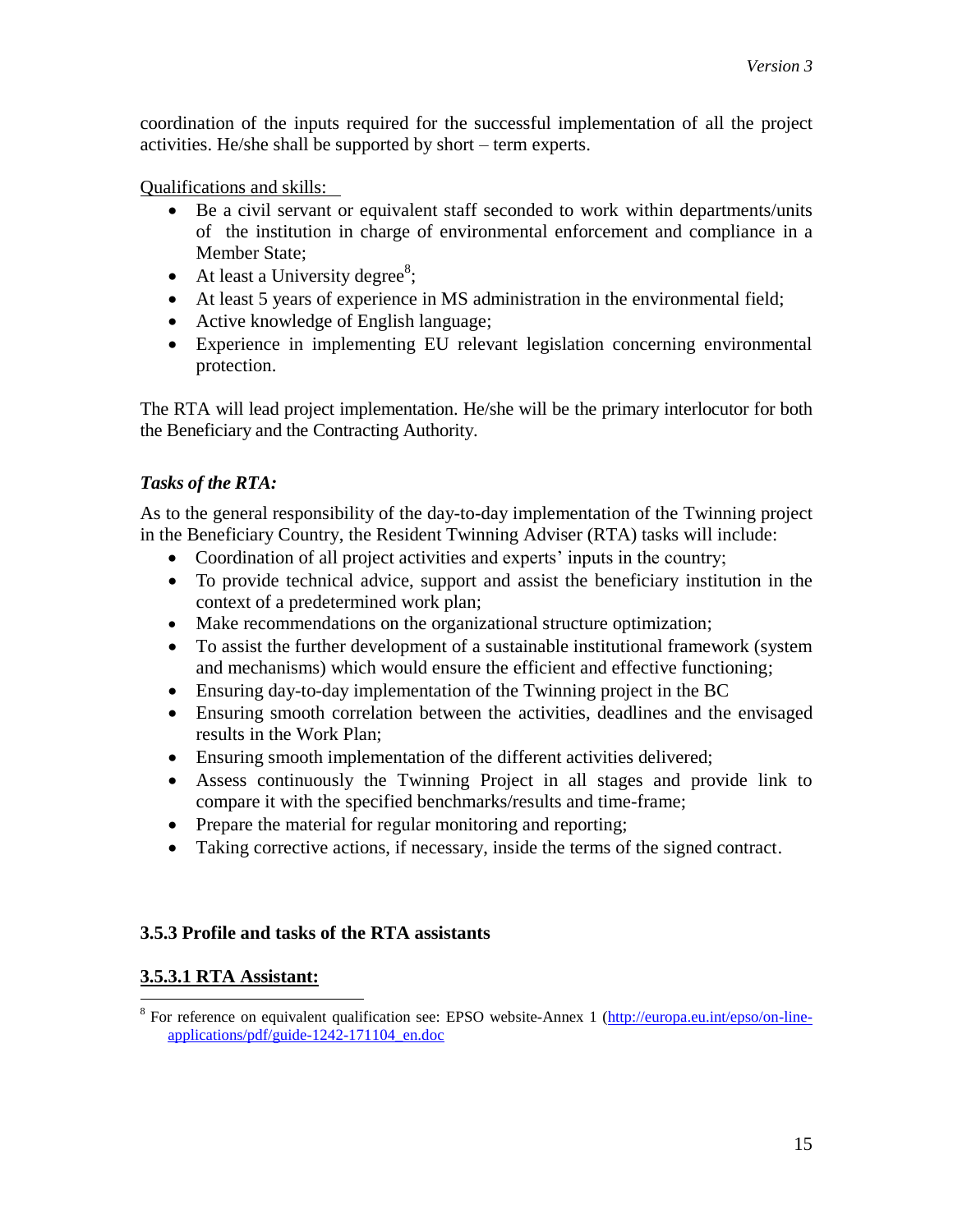The RTA will be provided with a full-time RTA assistant acting as an assistant for technical and organizational support. The assistant will be contracted according to Twinning rules and paid from the Twinning budget. The assistant will be selected through an open call. The role of RTA Assistant is to support the RTA in the project management. In addition, the assistant will be responsible for organisation of meetings, seminars etc. and their logistics.

## **3.5.3.2 Full-time translator / interpreter:**

A full-time translator / interpreter will be selected through an open call. The full-time translator / interpreter will be involved in all necessary project activities (training sessions, translation of project documents/reports and materials, organizational activities, etc.). The role of the translator / interpreter will be to provide translation and editing as well as interpretation services to the Twinning project in general.

## **4. Institutional Framework:**

The Contracting Authority for this Twinning project is the Central Financing and Contracting Department (CFCD) within the Ministry of Finance.

The State Environmental Inspectorate (SEI) will be the main beneficiary institution. SEI is functionally a part of the Ministry of Environment and Physical Planning responsible for the enforcement of the environmental legislation. SEI is responsible for provision of the available staff to maximize the benefits from the activities within this project, coordination and implementation of the project in Beneficiary Country.

So far, at the moment more than 50 per cent of the municipalities have environmental inspectors and staff devoted to environment. There are limitations on the implementation of the decentralization process in the country due to budget and human capacity constraints in several municipalities. In order to address these limitations, some municipalities are coordinating their efforts and capacities in terms of environmental decentralization. In particular, some municipalities are sharing staff devoted to environmental management and adopting coordinated plans on certain topics.

Other relevant representatives of the industry, NGO's will be informed for the results of the project and involved in certain project workshops. The Ministry of Environment and Physical Planning will be directly responsible for co-ordination and management of the project from the beneficiary side and will support the Twinning project team in organizational and technical matters.

#### **Co-ordination mechanisms between institutions**

A project Steering Committee (SC) will be established at the beginning of the project comprising senior representatives of Ministry of Environment and Physical Planning (State Environmental Inspectorate and IPA Unit), Ministry of Local Self-Government, Central Financing and Contracting Department and Delegation of EU.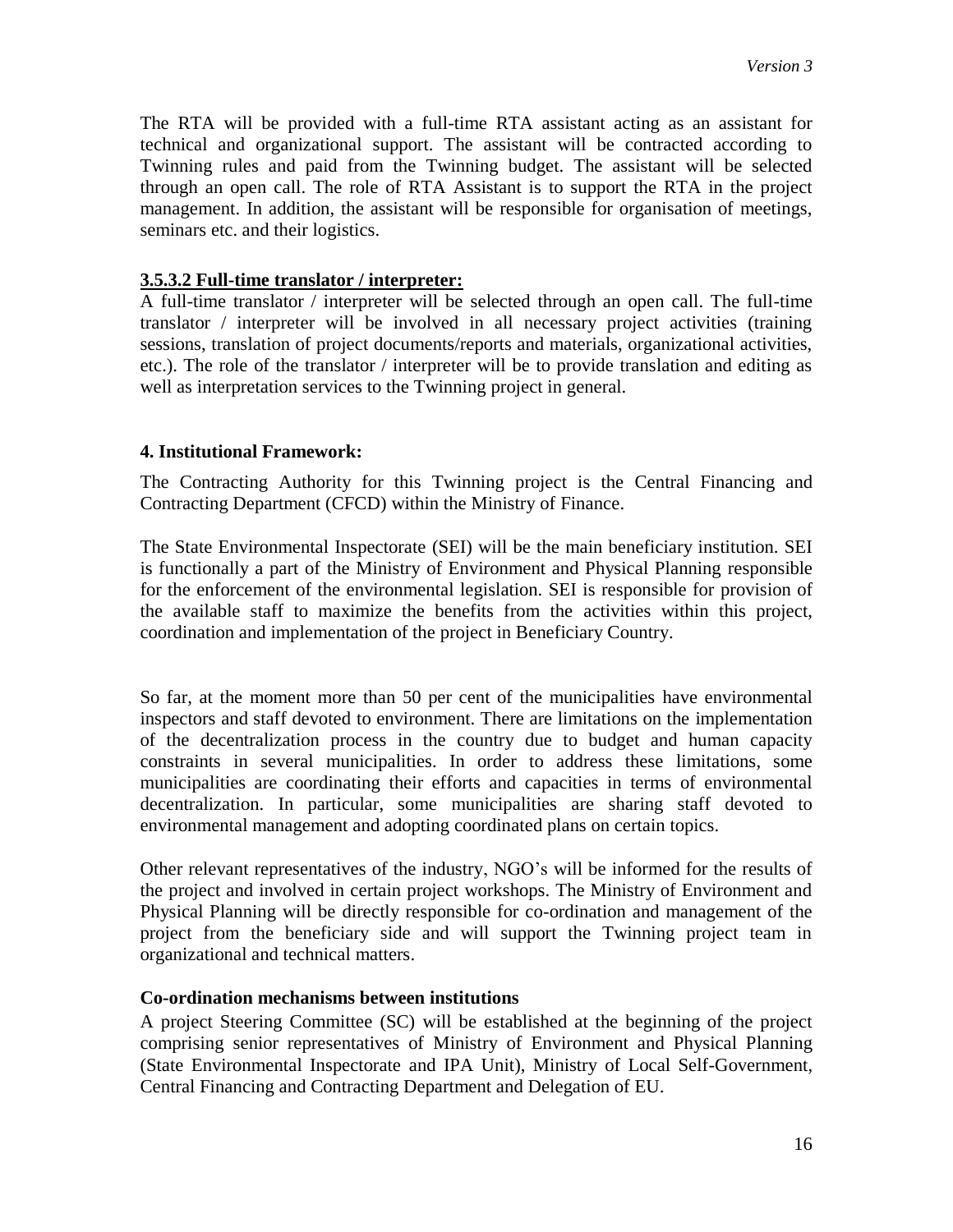The SC will monitor, supervise and co-ordinate the overall progress and implementation of the project. The SC will provide guidance for the different components of the project, will define priorities, approve and monitor budgets and approve the results.

## **The twinning partners shall submit reports as per Art. 6.4. Twinning Manual.**

Reports will follow the templates of Annex C4 of the Common Twinning Manual. In addition to these formal reporting stages, the twinning partners are obliged to inform in writing the Contracting Authority as well as the final beneficiary of the action of any critical aspects or conditions of project implementation, or any amendments/modifications necessary within the budget.

All reports must be produced in the English in electronic and hard copy. These reports shall be signed by both project leaders. Each report must be presented in electronic format one week prior to the Steering Committee meetings and in two hard copies to the following addresses:

Central Financing and Contracting Department Ministry of Finance "Sveti Kiril i Metodij" 54, 1000 Skopje

The final versions should incorporate any comments and discussions during the Steering Committee meetings.

#### **5. Budget**

| Title: Strengthening the administrative capacities at IPA<br>central and local level for implementation and Community<br>enforcement of the environmental acquis | Contribution                   | National<br>$Co-financing$ | <b>TOTAL</b> |
|------------------------------------------------------------------------------------------------------------------------------------------------------------------|--------------------------------|----------------------------|--------------|
| <b>Twinning Contract</b>                                                                                                                                         | 95%                            | 5%                         | 1.000.000,00 |
|                                                                                                                                                                  | 950.000,00 €   50.000,00 €   € |                            |              |

*The co-financing requirement foreseen under IPA will be considered fulfilled according to the provision of the relevant Financing Agreement.*

The project will be implemented through a Twinning Contract estimated at a maximum of EUR 1.000.000 (out of which 95% IPA funds and 5% National co-financing).

Apart from the national co-financing, the beneficiary institution (MoEPP) shall provide additional co-financing for the purpose of covering costs not covered under the project budget as per Twinning manual, point 5.13, as follows:

• Direct and indirect cost of the Beneficiary administration, civil servants and national private experts working for the project;

• Organisation of seminars/ workshops/ trainings (incl. hall rental, printing seminar materials and other logistical support);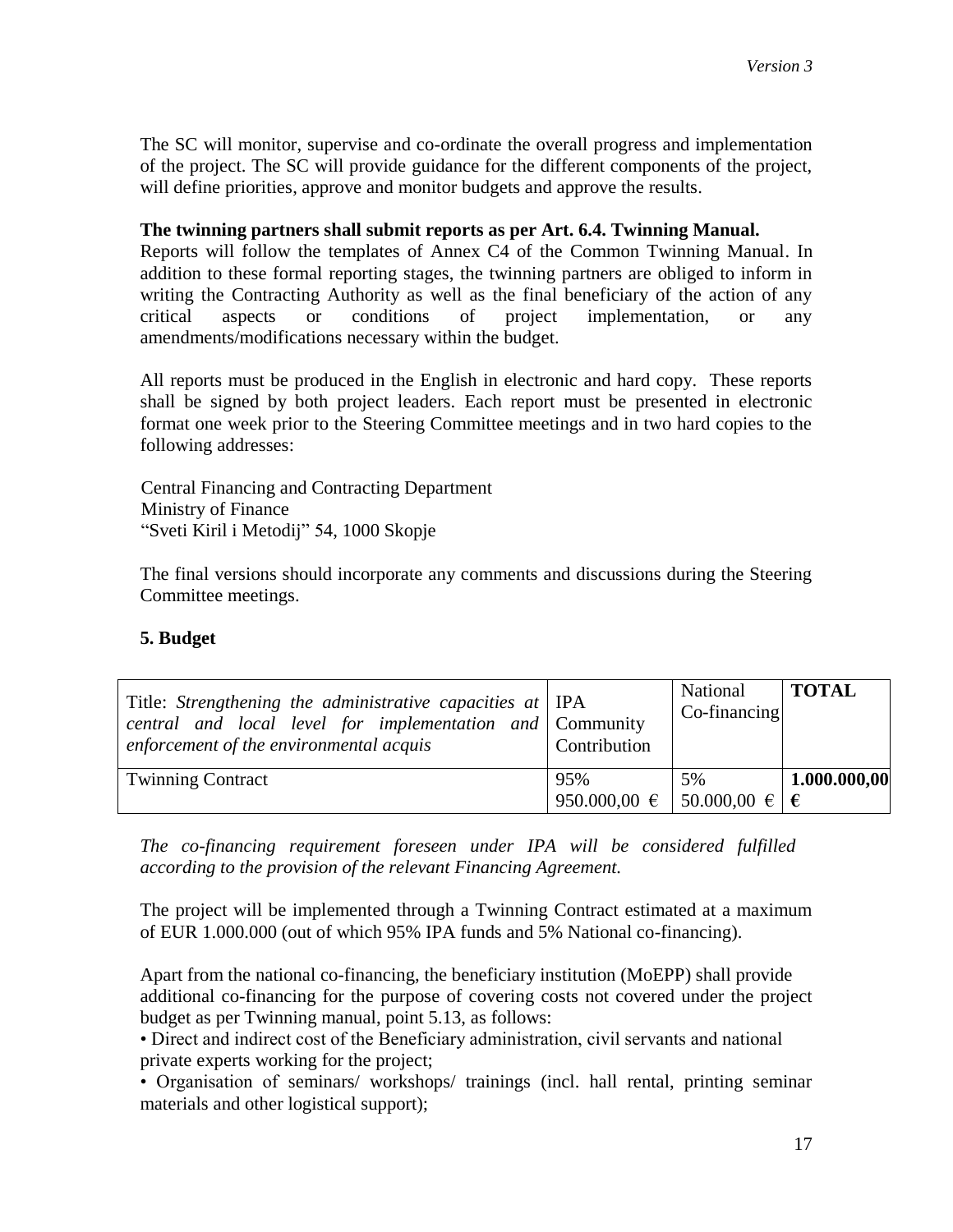• Facilities for the Member State experts: adequately equipped office space; telephone; email services; fax; photocopiers; computer; internet access; access to information.

For the needs of the project, a full time RTA Assistant and a full-time interpreter are to be appointed under the project budget. The following expenses are also to be covered with the project funds:

· Visibility Costs and

· Audit certificate cost.

The project will be located in the premises of the (MoEPP) which will also ensure providing the Member State experts with the documents necessary for project implementation.

## **6. Implementation Arrangements**

## **6.1 Implementing Agency responsible for tendering, contracting and accounting**

The Central Financing and Contracting Department (CFCD) will be the Contracting Authority and will be responsible for all administrative and procedural aspects of the tendering process, contracting matters and financial management including payment of project activities, upon conferral of management. The Head of CFCD will act as the Programme Authorizing Officer (PAO) of the project.

## *Contact person*

Mrs. Radica Koceva (PAO) Head of Central Financing and Contracting Department Ministry of Finance "Sveti Kiril i Metodij" 54, 1000 Skopje tel. +389 2 3106 455 fax. +389 3 106 612 E-mail: [radica.koceva@finance.gov.mk](mailto:radica.koceva@finance.gov.mk)

# **6.2 Main counterpart in the BC:**

Ministry of Environment and Physical Planning will be the leading beneficiary institution. Head of Department for EU in the MoEPP acts as a SPO.

Senior Programme Officer: Mrs. Jadranka Ivanova, Ministry of Environment and Physical Planning Head of Department for EU, Senior Programme Officer Tel: +389 2 3251 440; Fax: +389 2 3220 165; E-mail: [j.ivanova@moepp.gov.mk](mailto:d.jantinska@moepp.gov.mk) , jadrankaivanova@hotmail.com

In the implementation of the project the following body will be included: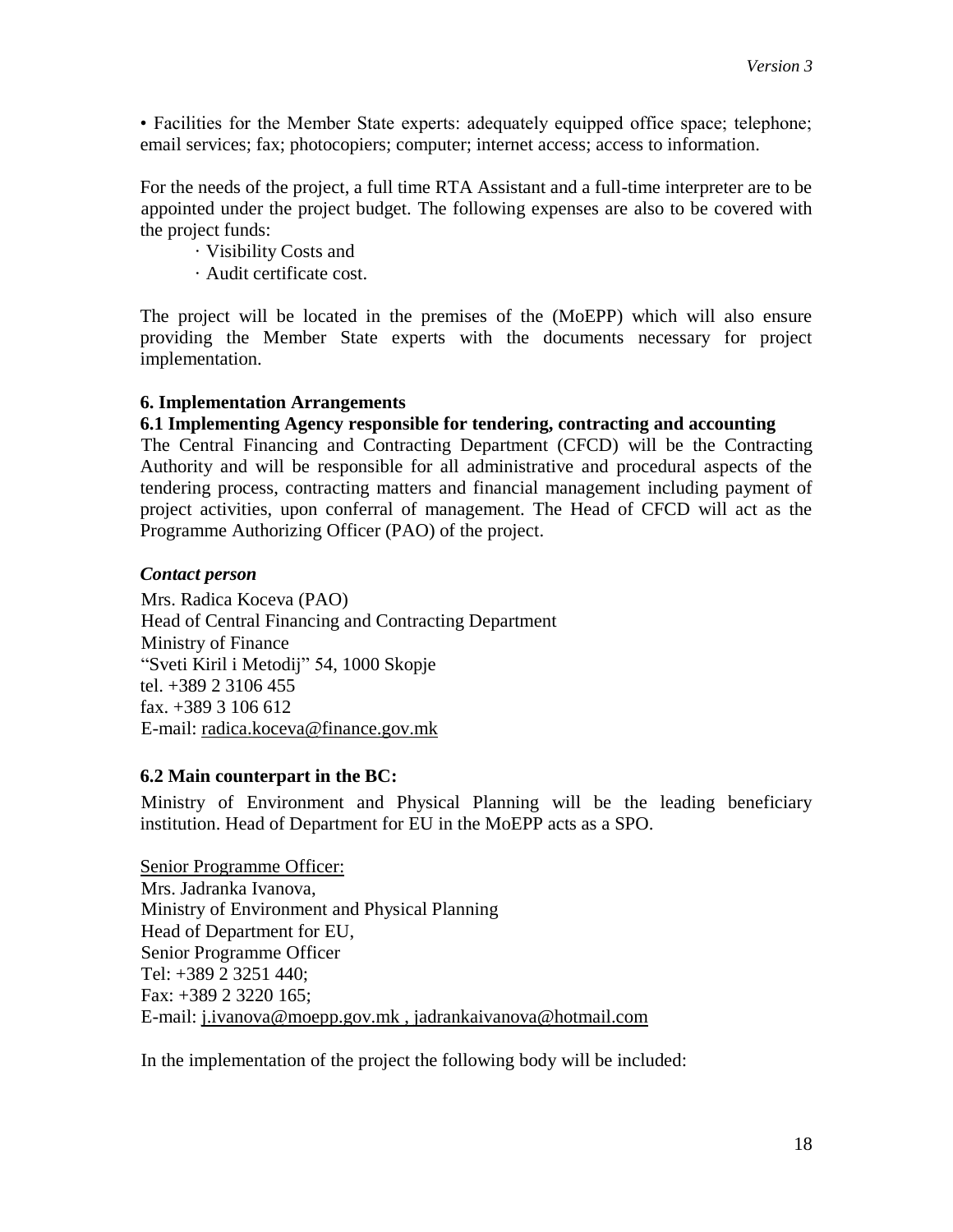# **RTA counterparts:**

Mr. Darko Blinkov, State Environmental Inspectorate within the MEPP, State Environmental and Nature Protection Inspector, Skopje Tel/Fax: +389 2 3251 550 E-mail: [d.blinkov@moepp.gov.mk](mailto:d.blinkov@moepp.gov.mk)

# **BC Project Leader:**

Mr. Firus Memed, State Environmental Inspectorate within the MEPP, Director of the State Environmental Inspectorate Tel/Fax: +389 2 3251 556 E-mail: [f.memed@moepp.gov.mk](mailto:f.memed@moepp.gov.mk)

# **6.3 Contracts:**

The project shall be implemented through one Twinning contract.

#### **7. Implementation Schedule 7.1 Launching of the call for proposals:**  January 2014

**7.2 Start of project activities:**  September 2014

# **7.3 Project completion:**

The project implementation period (duration of the work plan) is 12 months after the commencement date of the Project.

# **7.4 Duration of the execution period:**

12 months.

The overall execution period of the Twinning project is 15 months with an implementation period of 12 months. (The execution period of the contract shall enter into force upon the date of notification by the Contracting Authority of the contract signed by all parties, whereas it shall end 3 months after the implementation period of the Action).

# **8. Sustainability**

The main contribution of this project will be the strengthening of the administrative capacities in the prioritised sectors on central and local level, thereby contributing to the improvement of environmental management and implementation of legislation. The capacities of the State Environmental Inspectorate and Local inspectors within the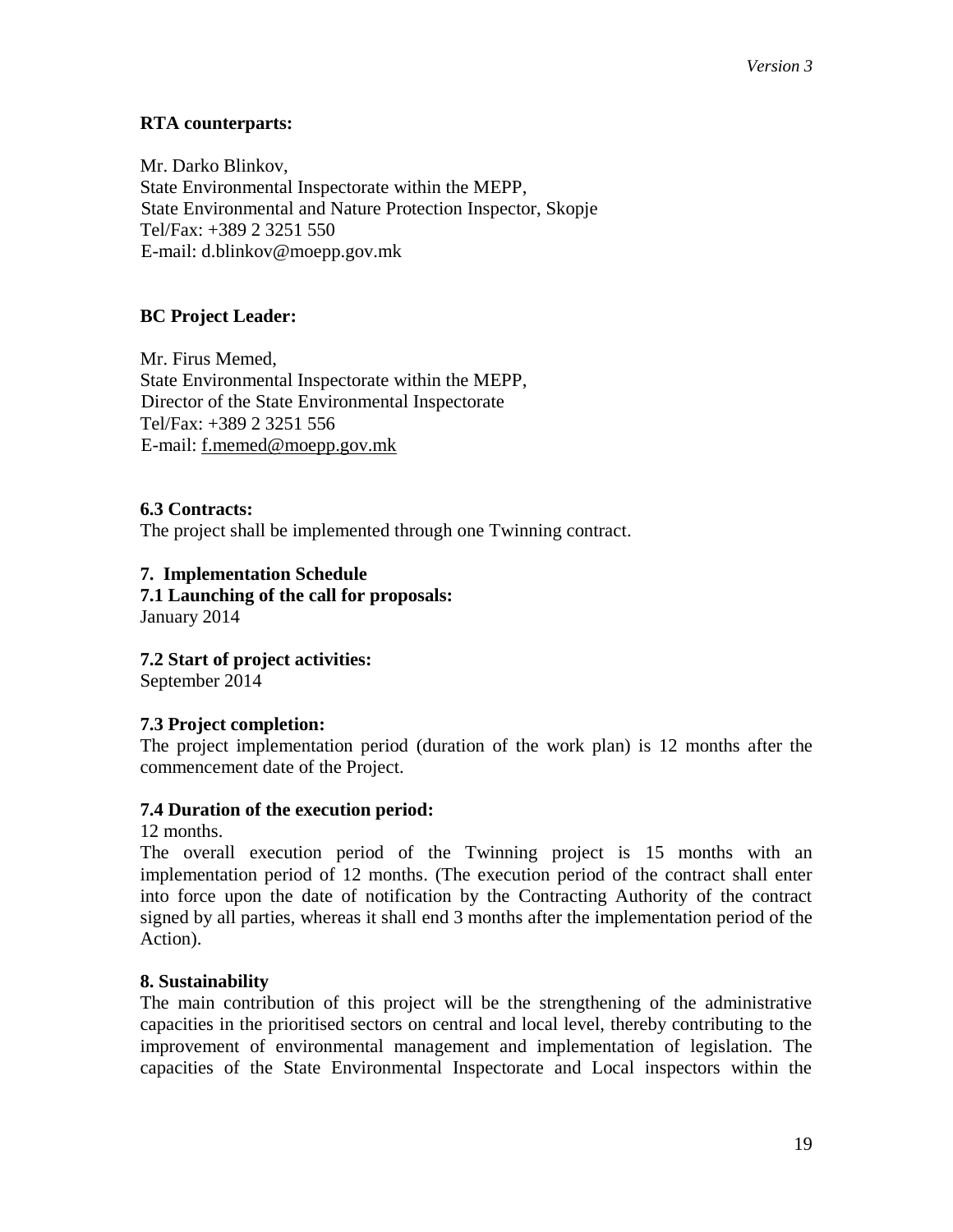municipalities will be significantly boosted by this project which will enable further independent operation thereof.

Improved capacities for enforcement of environmental legislation and introduction of environmental standards will positively impact the overall sustainability of development in the country, while the improved capacities to develop EU compliant legislation and regulations will have a positive impact on the EU accession process.

It is expected that strengthening the public administration on local level will improve the capacity to solve local problems and disputes on local level instead of approaching central administration.

## **9. Crosscutting issues**

## **9.1 Equal Opportunities and non-discrimination**

The training activities may include a specific component to train municipal and ministerial staff in the implementation of the Government Gender Strategy, while reference will be made to the EC Programme of Action for the mainstreaming of gender equality in community development cooperation (2001-06). An output of this training component will be to assist the beneficiary to implement an 'internal gender assessment' to identify areas where it could improve its internal performance vis-à-vis gender.

## **9.2 Environmental considerations**

The project is directly related and contributes to environmental improvement. It affects the environment positively, since it refers to strengthening of environmental management on central and local level.

#### **9.3 Support to minorities and vulnerable groups**

The twinning partners in formulation the proposal and implementation the contract shall ensure respect of Ohrid Framework Agreement, and "Race directive" 2000 (200/43/EC of 29 June), which has an important impact on employment (incl. vocational training, working conditions, social protection etc.) and is also a crucial aspect of the acquis

Whereas the main reference in the country in relation to minority groups is the Ohrid Framework Agreement, in an EU context, reference is made to the "Race directive" of 2000 (200/43/EC of 29 June), which has an important impact on employment (including vocational training, working conditions, social protection etc.) and is also a crucial aspect of the acquis. The beneficiary will be assisted to implement an 'internal minority and vulnerable group assessment' to identify areas where it could improve its internal performance vis-à-vis minorities or other vulnerable groups. In view of the specific sector, it is not expected that the minority aspects will be of prime relevance for the outputs of this project.

# **9.4 Civil Society development and dialogue**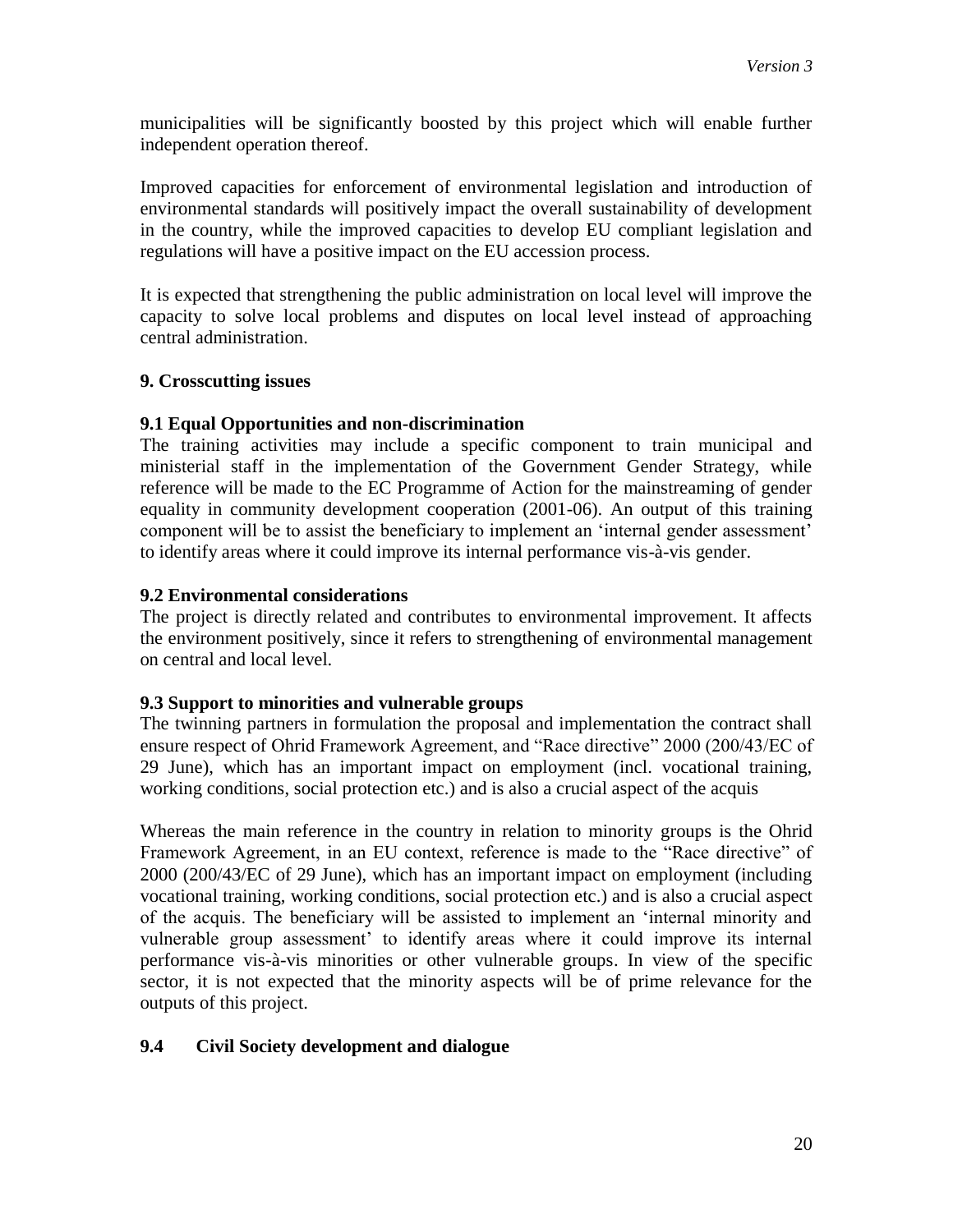Since this project will aim to assist the municipalities in preparing for the implementation of the environmental legislation, there will be a process of raising public awareness, increasing transparency and a comprehensive dissemination of results

## **10. Conditionality and sequencing**

A sufficient number of employees with relevant capacity in the MoEPP, LSG Units and authorised environmental inspectors in charge of environmental enforcement and compliance and project implementation should be in place prior to the implementation of this project. Project implemented through a Twinning requires full commitment and participation of the senior management of the both beneficiary institutions as well as full political support in the country.

The following conditionality predetermines the project:

- 1) Appointment of counterpart personnel by the beneficiary before the launch of the project;
- 2) Staffing of units receiving support is sufficient to implement the mandate of the unit (in principle staff should at the minimum be as per formal staff establishment decision)
- 3) Allocation of working space and facilities by the beneficiary for the Twinning partner before the launch of the tender process;
- 4) Organization, selection and appointment of members of working groups, steering and coordination committees, seminars by the beneficiary as per work plan of the project;

#### **ANNEXES TO PROJECT FICHE**

1. Logical framework matrix in standard format (compulsory)

| LOGFRAME PLANNING MATRIX FOR: Strengthening the            | Programme name and number:       |                                               |                                             |
|------------------------------------------------------------|----------------------------------|-----------------------------------------------|---------------------------------------------|
| administrative capacities at central and local level for   |                                  | National Programme for the Republic of        |                                             |
| implementation and enforcement of the environmental acquis |                                  |                                               | former Yugoslav Republic of Macedonia under |
|                                                            |                                  | the IPA Transition Assistance and Institution |                                             |
|                                                            |                                  | Building Component for 2010                   |                                             |
|                                                            |                                  | CRIS number:                                  |                                             |
| Project purpose                                            | <b>Objectively verifiable</b>    | <b>Sources of</b>                             | <b>Assumptions</b>                          |
|                                                            | indicators                       | <b>Verification</b>                           |                                             |
|                                                            |                                  |                                               |                                             |
| <b>Component 1</b>                                         | <b>Objectively</b><br>verifiable |                                               |                                             |
| Strengthened administrative indicators                     | regarding                        |                                               |                                             |
| capacities for enforcement of Component 1 intermediary     |                                  |                                               |                                             |
| environmental legislation                                  | results:                         |                                               |                                             |
| This mandatory result shall be $ 1$ . Report               | institutional<br>on              |                                               |                                             |
| achieved through the achievement                           | review of environmental  -       | Annual                                        | of<br>- Commitment                          |
| of the following intermediary                              | inspection at central and        | performance                                   | institutions involved;                      |
| results:                                                   | local levels including key       | reports;                                      | - Provision of dedicated                    |
|                                                            | elements of environmental  -     | Working                                       | beneficiary<br>staff<br>in                  |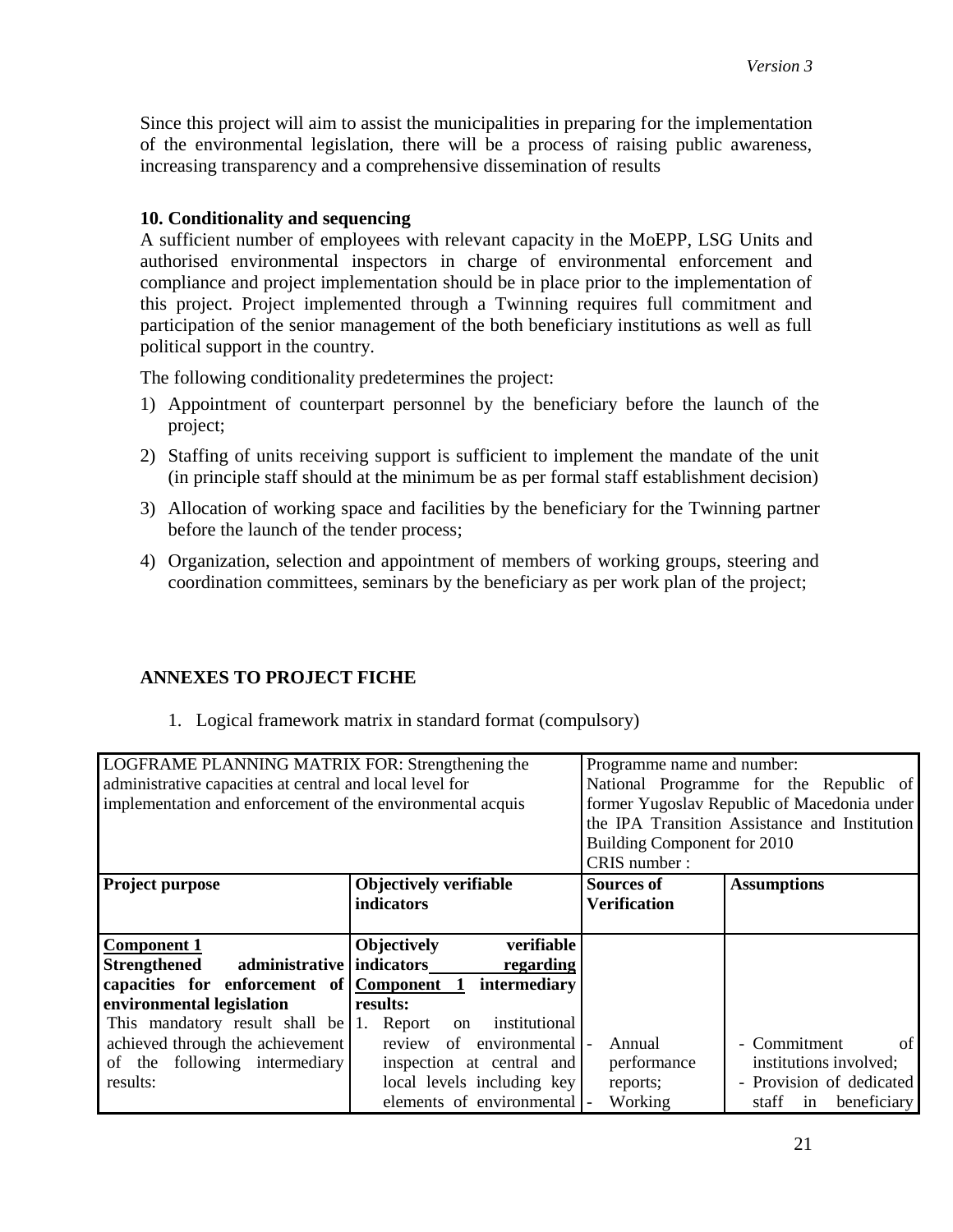| 1. Approved<br>analysis<br>and                | inspections responsibilities  | procedures and           | institutions. |
|-----------------------------------------------|-------------------------------|--------------------------|---------------|
| for<br>reforms<br>proposed                    | with recommendations for      | manuals;                 |               |
| strengthening<br>the                          | improvement; analysis of -    | Annual                   |               |
| administrative capacities<br>for              | the<br>administrative         | inspection               |               |
| enforcement of environmental                  | capacities for enforcement    | plans;                   |               |
| legislation;                                  | of environmental law (staff,  | $\Box$<br>Inspection and |               |
|                                               | structure, trained experts in | monitoring               |               |
| 2. Improved<br>procedures<br>and              | specific areas, equipment,    | records part of          |               |
| protocols for environmental                   | documentation,                | the developed            |               |
| enforcement                                   | coordination<br>and           | inspection               |               |
| 3. Central and local level staff              | competences)<br>including     | software.                |               |
| involved in<br>environmental                  | exploration<br>regional<br>of |                          |               |
| legislation trained in three                  | approach;<br>prepared         |                          |               |
| sectors: Water Quality, Air                   | proposal for the adaptation   |                          |               |
| IPPC/IED<br>and<br>Quality                    | the<br>environmental<br>of    |                          |               |
| (inspections on<br>A and B                    | inspection<br>structure;      |                          |               |
| installations);                               | approved programme for        |                          |               |
|                                               | strengthening<br>the          |                          |               |
|                                               | administrative<br>capacities  |                          |               |
|                                               | environmental<br>for          |                          |               |
| <b>Component 2</b>                            | enforcement with regards to   |                          |               |
| Improved effectiveness of the                 | the inspectorates.            |                          |               |
| environmental<br>enforcement<br>2.            | Definition of standards and   |                          |               |
| system                                        | assessment of                 |                          |               |
| This mandatory result shall be                | environmental and other       |                          |               |
| achieved through the achievement              | relevant inspections          |                          |               |
| of the following intermediary                 | according to                  |                          |               |
| results:                                      | implementation,               |                          |               |
|                                               | enforcement and               |                          |               |
| 1. Implementation of the Air                  | compliance with further       |                          |               |
| Quality Framework Directive,                  | adopted EU legislation        |                          |               |
| IPPC/ IED Directive and Water                 | related to environment        |                          |               |
| Framework Directive <sup>9</sup><br>in<br>the | protection; Manuals and       |                          |               |
| environmental<br>enforcement                  | checklists covering all       |                          |               |
| system;                                       | relevant issues of            |                          |               |
| 2.<br>Environmental<br>inspections            | inspection (including         |                          |               |
| implemented in accordance with                | coordination, cooperation     |                          |               |
| European<br>Recommendation<br>for             | and communication with        |                          |               |
| Minimum<br>for<br>Criteria                    | other stakeholders) are       |                          |               |

<sup>&</sup>lt;sup>9</sup> Air Quality Framework Directive: Council Directive 96/62/EC of 27 September 1996 on ambient air quality assessment and management and Directive 2008/50/EC of the European Parliament and of the Council of 21 May 2008 on ambient air quality and cleaner air for Europe; IPPC Directive: Directive 2008/1/EC of the European Parliament of 15 January 2008 concerning integrated pollution prevention and control; Directive 2010/75/EU of the European Parliament and of the Council of 24 November 2010 on industrial emissions (integrated pollution prevention and control);Water Framework Directive: Directive 2000/60/EC of the European Parliament and of the Council of 23 October 2000 establishing a framework for Community action in the field of water policy.

 $\overline{a}$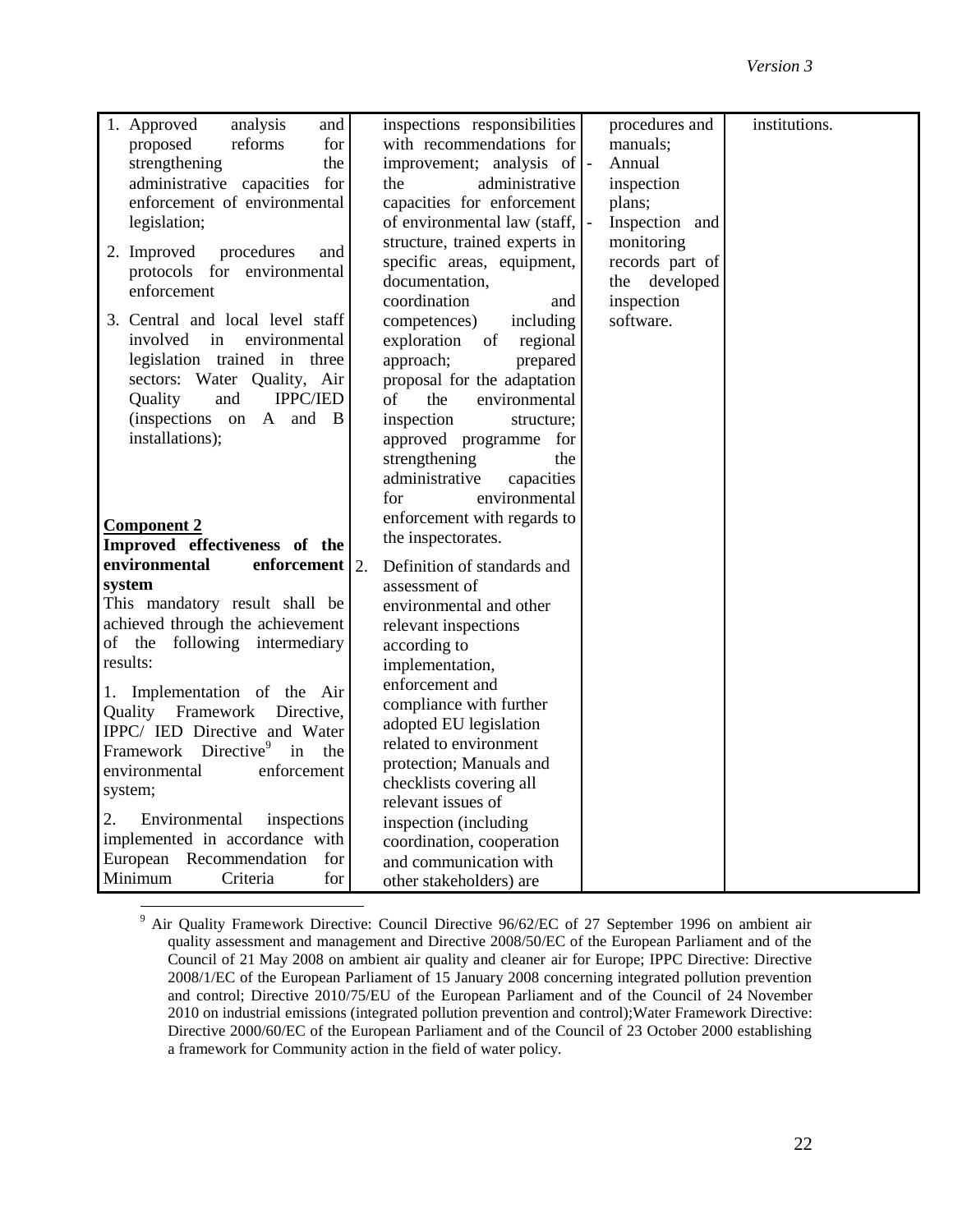| Inspection<br>Environmental      | developed; Number of            |  |
|----------------------------------|---------------------------------|--|
| $(RMCEI)^{10}$ .                 | prepared guidelines             |  |
|                                  | published and                   |  |
|                                  | disseminated, Developed         |  |
| <b>Component 3</b>               | and approved procedures,        |  |
| <b>Improved</b><br>management    | protocols, templates, notes,    |  |
| information<br>and<br>reporting  | checklists.                     |  |
| system (MIRS) for inspections    | 3.<br>Document on assessment of |  |
| This mandatory result shall be   | training needs; Long-term       |  |
| achieved through the achievement | and<br>short-term<br>training   |  |
| of the following intermediary    | plans approved; Training        |  |
| results:                         | curricula<br>and<br>materials   |  |
| Improved<br>1.<br>management     | appropriate to all levels of    |  |
| information<br>and<br>reporting  | the inspectorate prepared;      |  |
| (MIRS)<br>for<br>system          | seminars and workshops          |  |
| inspections.                     | attended by approximately       |  |
|                                  | 100 participants; training      |  |
|                                  | materials<br>prepared<br>in     |  |
|                                  | English and local language      |  |
|                                  | (translation to be provided);   |  |
|                                  | workshops and seminars          |  |
|                                  | organised in 4 different        |  |
|                                  | locations in the country;       |  |
|                                  | for                             |  |
|                                  | study<br>tour                   |  |
|                                  | of<br>representatives<br>the    |  |
|                                  | Environmental                   |  |
|                                  | inspectorates from central      |  |
|                                  | local<br>level,<br>and<br>for   |  |
|                                  | exchange of good practices      |  |
|                                  | experience<br>and<br>in         |  |
|                                  | environmental enforcement       |  |
|                                  | in areas of Air Quality,        |  |
|                                  | <b>IPPC/IED</b><br>Water<br>and |  |
|                                  | for<br>management               |  |
|                                  | approximately<br>10             |  |
|                                  | participants.                   |  |
|                                  | Objectively<br>verifiable       |  |
|                                  | indicators<br>regarding         |  |
|                                  | Component 2<br>intermediary     |  |
|                                  | results:                        |  |
|                                  | Developed and approved<br>1.    |  |
|                                  | procedures, protocols,          |  |
|                                  | templates, implementing         |  |
|                                  | the mentioned legislation;      |  |
|                                  | Number of performed             |  |
|                                  | standardized inspection         |  |

 $\overline{a}$ <sup>10</sup> **RMCEI:** Recommendation of the European Parliament and of the Council on 4 April 2001 providing for minimum criteria for environmental inspections in the Member States (2001/331/EC).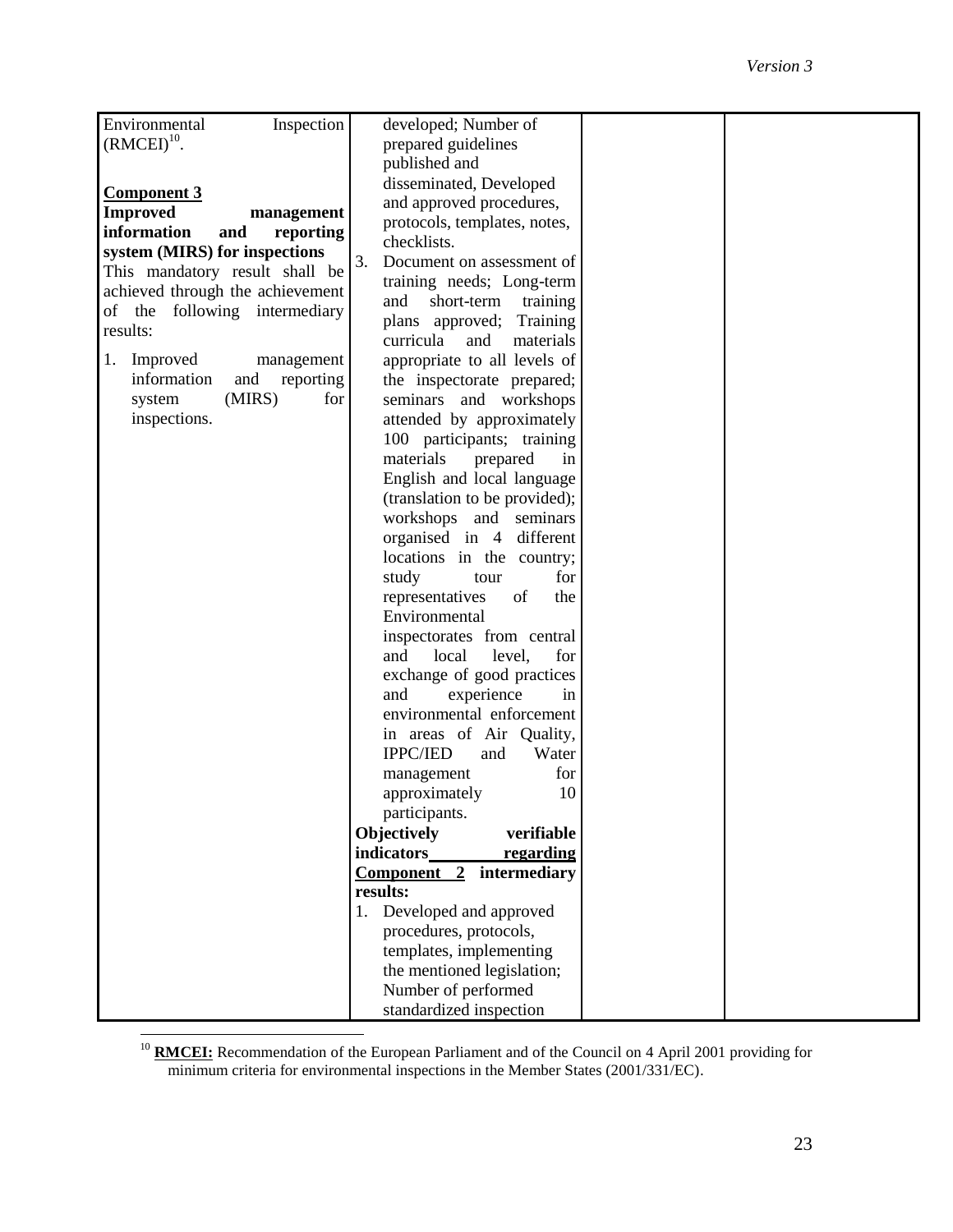|                                     | controls of installation           |                   |                        |
|-------------------------------------|------------------------------------|-------------------|------------------------|
|                                     | operation and other                |                   |                        |
|                                     | inspectors' activities             |                   |                        |
|                                     | adapted to the provisions of       |                   |                        |
|                                     | the new environmental              |                   |                        |
|                                     | legislation.                       |                   |                        |
|                                     | New minimum criteria for<br>2.     |                   |                        |
|                                     | inspections prepared and           |                   |                        |
|                                     | approved in accordance             |                   |                        |
|                                     | with<br>EU<br>new                  |                   |                        |
|                                     | Recommendations;                   |                   |                        |
|                                     | approximately 54 (19 state         |                   |                        |
|                                     | environmental inspectors +         |                   |                        |
|                                     | 35<br>authorized                   |                   |                        |
|                                     | environmental<br>inspectors        |                   |                        |
|                                     | on local level) of certified       |                   |                        |
|                                     | inspectors educated on the         |                   |                        |
|                                     | new criteria; assistance in        |                   |                        |
|                                     | performing a minimum of 3          |                   |                        |
|                                     | pilot/joint<br>practical           |                   |                        |
|                                     | inspections<br><b>MSs</b><br>with  |                   |                        |
|                                     | experts applying the new           |                   |                        |
|                                     | systematic<br>approach             |                   |                        |
|                                     | (MOEPP shall select the            |                   |                        |
|                                     | pilot area); pilot inspections     |                   |                        |
|                                     | according<br>to<br>the<br>new      |                   |                        |
|                                     | criteria shall cover 4 (four)      |                   |                        |
|                                     | <b>IPPC</b><br>sectors:<br>energy, |                   |                        |
|                                     | metallurgy,<br>veterinary          |                   |                        |
|                                     | science, pig breeding.             |                   |                        |
|                                     | <b>Objectively</b><br>verifiable   |                   |                        |
|                                     | indicators<br>regarding            |                   |                        |
|                                     | $Component \quad 3$ intermediary   |                   |                        |
|                                     | results:                           |                   |                        |
|                                     | 1. Written recommendations         |                   |                        |
|                                     | for improvement of the             |                   |                        |
|                                     | system prepared by MS              |                   |                        |
|                                     | partners in accordance with        |                   |                        |
|                                     | MS best practices<br>and           |                   |                        |
|                                     | recommendations; MIRS is           |                   |                        |
|                                     | improved in accordance             |                   |                        |
|                                     | with possibilities of the          |                   |                        |
|                                     | beneficiary institution.           |                   |                        |
|                                     |                                    |                   |                        |
| <b>Activities</b>                   | <b>Means</b>                       | <b>Costs</b>      | <b>Assumptions</b>     |
| The set of proposed activities will |                                    |                   |                        |
| be further developed with the       | Twinning contract                  | Total EUR 1 000   | - Support<br>and       |
| Twinning partner when drafting      |                                    | 000 (EUR 950 000) | commitment<br>from     |
| the Twinning work plan, keeping     |                                    | IPA and 50 000    | involved stakeholders; |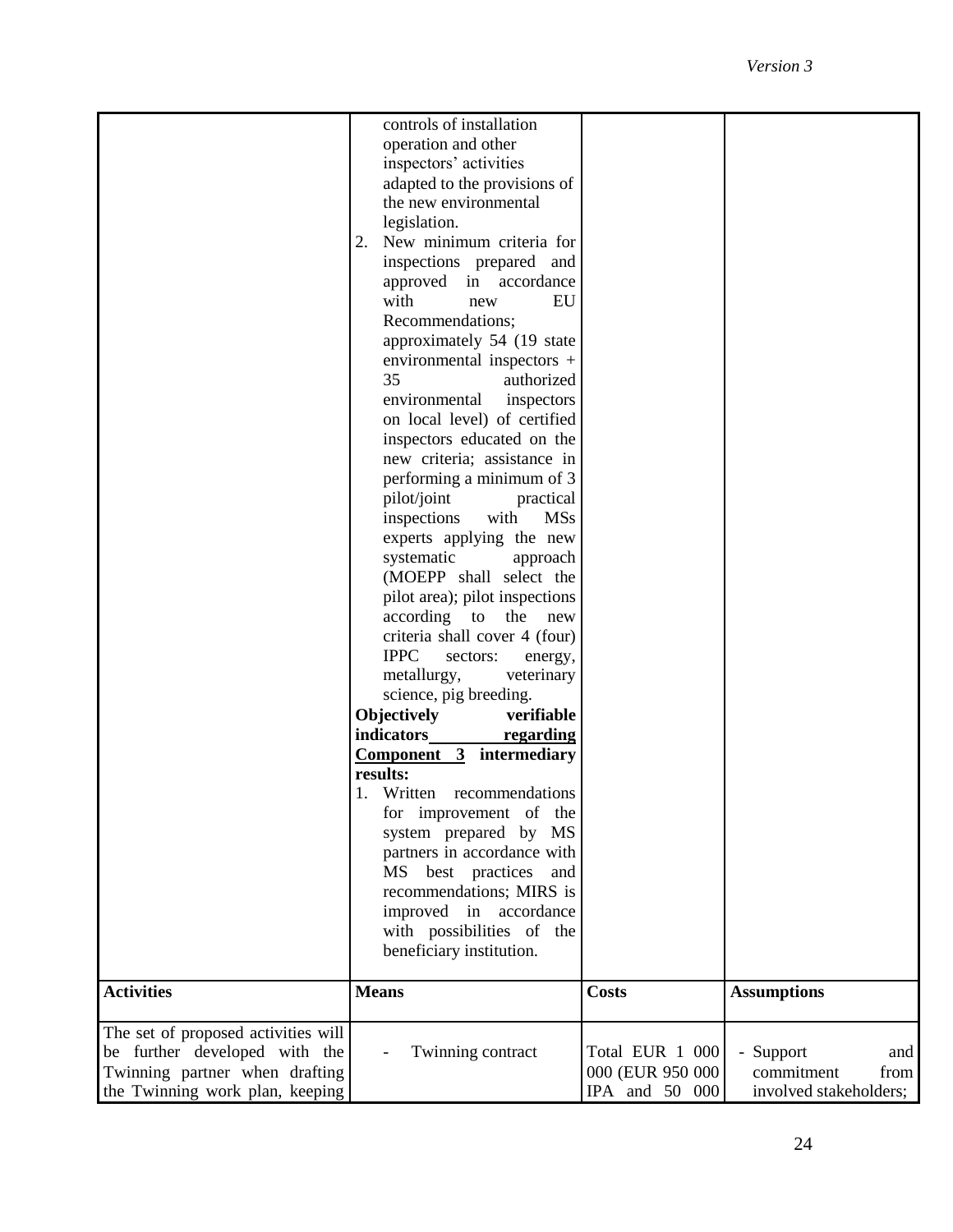| in mind that the final list of                   | national      | - Sufficient            |
|--------------------------------------------------|---------------|-------------------------|
| activities will be decided with the              | contribution) | administrative capacity |
| Twinning partner.                                |               | of the municipalities   |
|                                                  |               | involved:               |
| The Twinning assistance will be                  |               | - Sufficient            |
| provided in the form of know-how                 |               | administrative capacity |
| transfer, and will be delivered                  |               | on central and local    |
| through:                                         |               | level for issuing of    |
|                                                  |               | permits;                |
| a) Advice and coaching sessions                  |               | - Problems<br>with      |
| <b>Tailor</b><br>b)<br>made<br><i>training</i>   |               | implementation<br>of    |
| programme                                        |               | secondary legislation;  |
| Analysis<br>of Legal<br>$\mathcal{C}$ )<br>acts, |               | - Interest by public;   |
| Guidelines, Manuals, procedures                  |               | - Providing<br>relevant |
| and check-lists                                  |               | data/information.       |
| d) Development                                   |               |                         |
| e) Study tour                                    |               |                         |
|                                                  |               |                         |

2. Detailed implementation chart (optional)

3. Contracting and disbursement schedule by quarter for full duration of programme (including disbursement period) (optional)

4. Reference to feasibility /pre-feasibility studies. For all investment projects, the executive summary of the economic and financial appraisals, and the environmental impact assessment should be attached (optional)

- 5. List of relevant Laws and Regulations (optional)
	- Law on Environment ("Official Gazette No. 53/05, 81/05, 24/07, 159/08, 83/09, 48/10, 124/10, 51/11, 123/12 and 93/13);
	- Law on Nature Protection ("Official Gazette No. 67/04, 14/06, 84/07, 35/10, 47/11, 59/12 and 13/13);
	- Law on Protection from Environmental Noise ("Official Gazette No. 79/07,  $124/10$  and  $47/11$ ,);
	- Law on Waste Management ("Official Gazette No. 68/04, 71/04, 107/07, 102/08, 134/08, 09/11 and 123/12);
	- Law on Ambient Air Quality ("Official Gazette No. 67/04, 92/07, 35/10, 47/11 and 100/12);
	- Law on Waters ("Official Gazette No. 87/08, 6/09, 161/09, 83/10, 51/11 and  $44/12$  );
	- Law on Local Self-Governance ("Official Gazette No. 05/02);
	- Law on Skopje City ("Official Gazette No. 55/04 and 158/11);
	- Law on Inter-municipalities cooperation ("Official Gazette No. 79/09);
	- Law on territory organization ("Official Gazette No. 55/04, 12/05, 98/08 and 106/08).